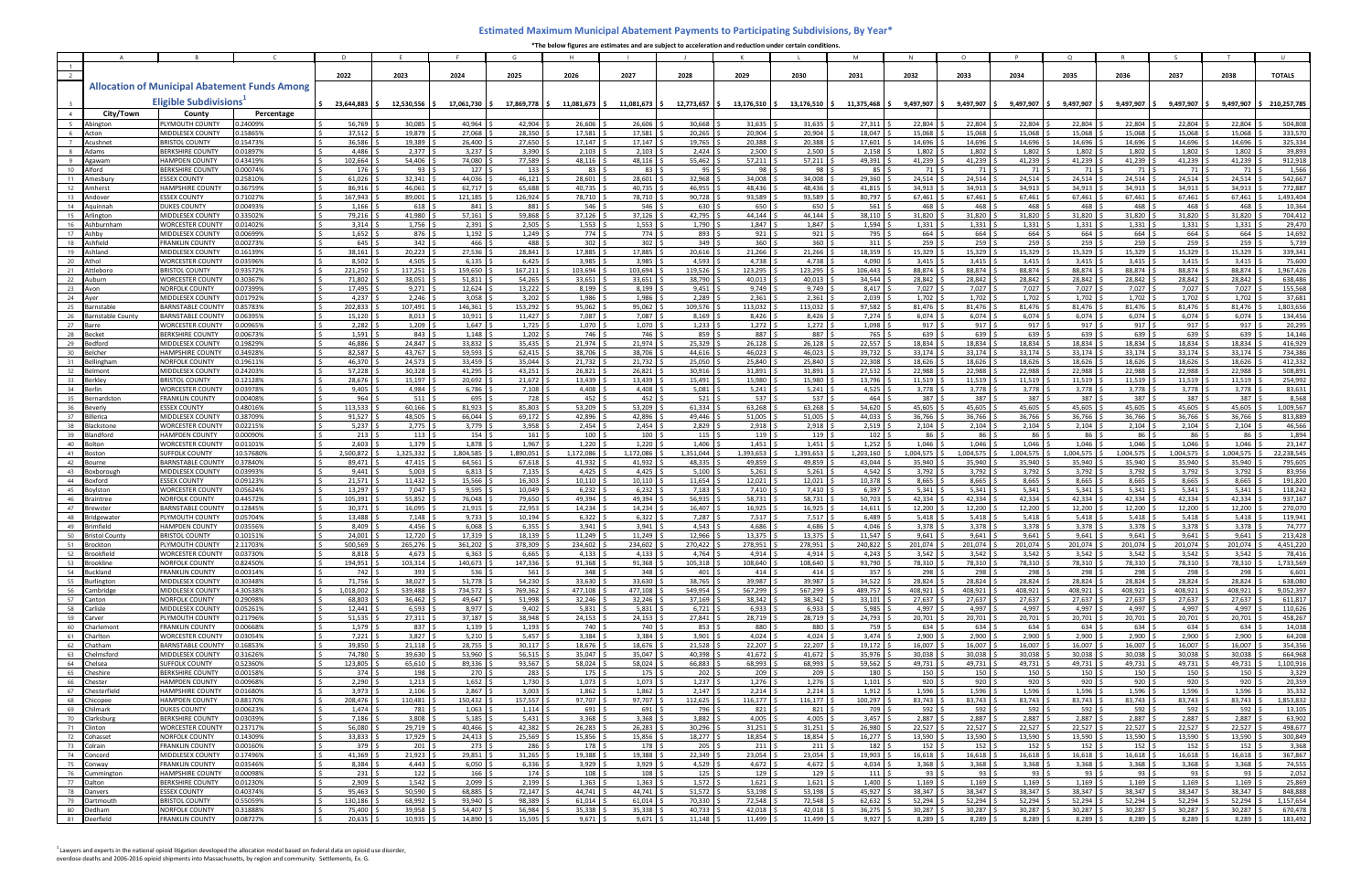|                         |                                    |                                                         |                      | <sup>D</sup>                    |                               |                             | G                          |                   |                          |                             | K                      |                                 | M                 |                                 | $\Omega$                        |                  | $\Omega$                    |                             |                         |                      |                        |
|-------------------------|------------------------------------|---------------------------------------------------------|----------------------|---------------------------------|-------------------------------|-----------------------------|----------------------------|-------------------|--------------------------|-----------------------------|------------------------|---------------------------------|-------------------|---------------------------------|---------------------------------|------------------|-----------------------------|-----------------------------|-------------------------|----------------------|------------------------|
|                         |                                    |                                                         |                      |                                 |                               |                             |                            |                   |                          |                             |                        |                                 |                   |                                 |                                 |                  |                             |                             |                         |                      |                        |
|                         |                                    |                                                         |                      | 2022                            | 2023                          | 2024                        | 2025                       | 2026              | 2027                     | 2028                        | 2029                   | 2030                            | 2031              | 2032                            | 2033                            | 2034             | 2035                        | 2036                        | 2037                    | 2038                 | <b>TOTALS</b>          |
|                         |                                    | <b>Allocation of Municipal Abatement Funds Among</b>    |                      |                                 |                               |                             |                            |                   |                          |                             |                        |                                 |                   |                                 |                                 |                  |                             |                             |                         |                      |                        |
|                         |                                    | <b>Eligible Subdivisions</b>                            |                      | 23.644.883                      | 12,530,556                    | 17.061.730                  | 17.869.778                 | 11.081.673        | 11.081.673               | 12.773.657                  | 13,176,510             | 13.176.510 5                    | 11.375.468        | 9.497.907                       | 9.497.907                       | 9.497.907        | 9.497.907                   | 9,497,907                   | 9,497,907               | 9.497.907            | 210,257,785            |
| 82                      | Dennis                             | BARNSTABLE COUNTY                                       | 0.09702%             | 22,940                          | 12,157                        | 16,553                      | 17,337                     | 10,751            | 10,751                   | 12,393                      | 12,784                 | 12,784                          | 11,036            | 9,215                           | 9,215                           | 9,215            | 9,215                       | 9,215                       | 9,215                   | 9,215                | 203,989                |
| 83<br>84                | Dighton                            | <b>BRISTOL COUNTY</b><br><b>VORCESTER COUNTY</b>        | 0.02288%             | 5,409                           | 2,866                         | 3,903                       | 4,088                      | 2,535             | 2,535                    | 2,922                       | 3,014                  | 3,014                           | 2,602             | 2,173                           | 2,173                           | 2,173            | 2,173                       | 2,173                       | 2,173                   | 2,173                | 48,097<br>348,858      |
| 85                      | Douglas                            | <b>NORFOLK COUNTY</b>                                   | 0.16592%<br>0.06834% | 39,231<br>16,160                | 20,791 :<br>8,564 \$          | 28,309<br>11,660            | 29,649<br>12,213           | 18,387<br>7,574   | 18,387<br>7,574          | 21,194<br>8,730             | 21,862<br>9,005        | 21,862<br>9,005                 | 18,874<br>7,774   | 15,759<br>6,491                 | 15,759<br>6,491                 | 15,759<br>6,491  | 15,759<br>6,491             | 15,759<br>6,491             | 15,759<br>6,491         | 15,759<br>6,491      | 143,696                |
| 86                      | Dracut                             | <b>MIDDLESEX COUNTY</b>                                 | 0.20459%             | 48,375                          | 25,636                        | 34,906                      | 36,560                     | 22,672            | 22,672                   | 26,133                      | 26,958                 | 26,958                          | 23,273            | 19,432                          | 19,432                          | 19,432           | 19,432                      | 19,432 :                    | 19,432                  | 19,432               | 430,164                |
| 87                      | <b>Dudley</b>                      | <b>WORCESTER COUNTY</b>                                 | 0.01794%             | 4,242                           | 2,248                         | 3,061                       | 3,206                      | 1,988             | 1,988                    | 2,291                       | 2,364                  | 2,364                           | 2,041             | 1,704                           | 1,704                           | 1,704            | 1,704                       | $1,704$ :                   | 1,704                   | 1,704                | 37,718                 |
| 88                      | Dukes County<br>unstahle           | <b>DUKES COUNTY</b>                                     | 0.00543%             | 1,283                           | 680 9                         | 926                         | 970                        | 601               | 601<br>461               | 693                         | 715                    | 715                             | 617               | 515                             | 515                             | 515              | 515                         | $515$ !                     | 515                     | 515                  | 11,408                 |
| 89<br>90                | uxbur                              | <b>MIDDLESEX COUNTY</b><br>PLYMOUTH COUNTY              | 0.00416%<br>0.37420% | 984<br>88,479                   | 521<br>46,889                 | 710<br>63,845               | 744<br>66,869              | 461<br>41,468     | 41,468                   | $531 \frac{1}{2}$<br>47,799 | 548<br>49,307          | 548<br>49,307                   | 473<br>42,567     | 395<br>35,541                   | 395<br>35,541                   | 395<br>35,541    | 395<br>35,541               | 395<br>$35,541$ \$          | 395<br>35,541           | 395<br>35,541        | 8,748<br>786,787       |
| 91                      | East Bridgewater                   | LYMOUTH COUNTY                                          | 0.23081%             | 54,574                          | 28,921 \$                     | 39,379                      | 41,244                     | 25,577            | 25,577                   | 29,482                      | 30,412                 | 30,412                          | 26,255            | 21,922                          | 21,922                          | 21,922           | 21,922                      | 21,922                      | 21,922                  | 21,922               | 485,285                |
| 92                      | East Brookfield                    | <b>WORCESTER COUNT</b>                                  | 0.00524%             | 1,238                           | 656                           | 893                         | 936                        | 580               | 580                      | 669                         | 690                    | 690                             | 596               | 497                             | 497                             | 497              | 497                         | 497                         | 497                     | 497                  | 11,010                 |
| 93                      | East Longmeadow                    | <b>HAMPDEN COUNTY</b>                                   | 0.27157%             | 64,213                          | 34,029                        | 46,335                      | 48,529                     | 30,095            | 30,095                   | 34,690                      | 35,784                 | 35,784                          | 30,892            | 25,794                          | 25,794                          | 25,794           | 25,794                      | 25,794                      | 25,794                  | 25,794               | 570,999                |
| 94<br>95                | Fastham<br><sup>:</sup> asthamntor | BARNSTABLE COUNTY<br><b>HAMPSHIRE COUNTY</b>            | 0.07869%<br>0.26705% | 18,607<br>63,143                | $9,861$ \$<br>33,462 5        | 13,426<br>45,563            | 14,062<br>47,721           | 8,720<br>29,593   | 8,720<br>29,593          | 10,052<br>34,112            | 10,369<br>35,187       | 10,369<br>35,187                | 8,952<br>30,378   | 7,474<br>25,364                 | 7,474<br>25,364                 | 7,474<br>25,364  | 7,474<br>25,364             | $7,474$ :<br>25,364         | 7,474<br>25,364         | 7,474<br>25,364      | 165,455<br>561,485     |
| 96                      | Easton                             | <b>BRISTOL COUNTY</b>                                   | 0.56769%             | 134,229                         | $71,134$ \$                   | 96,857                      | 101,444                    | 62,909            | 62,909                   | 72,514                      | 74,801                 | 74,801                          | 64,577            | 53,918                          | 53,918                          | 53,918           | 53,918                      | 53,918                      | 53,918                  | 53,918               | 1,193,604              |
| 97                      | Edgar                              | DUKES COUNTY                                            | 0.08098%             | 19,148                          | $10,147$ \$                   | 13,817                      | 14,471                     | 8,974             | 8,974                    | $10,344$ \$                 | 10,670                 | 10.670                          | 9,212             | 7,691                           | 7,691                           | 7,691            | 7,691                       | $7,691$ \$                  | 7,691                   | 7,691                | 170,269                |
| 98                      | Føremon                            | <b>ERKSHIRE COUNTY</b>                                  | 0.00508%             | 1,200                           | 636 \$                        | 866                         | 907                        | 562               | 562                      | $648 \frac{1}{2}$           | 669                    | 669                             | 577               | 482                             | 482                             | 482              | 482                         | 482 $\frac{3}{5}$           | 482                     | 482                  | 10,671                 |
| 99<br>100               | Ervin<br>Essex                     | <b>FRANKLIN COUNT</b><br><b>ESSEX COUNTY</b>            | 0.05138%<br>0.01133% | 12,148<br>2,680                 | 6,438<br>$1,420$ \$           | 8,765<br>1,934              | 9,181<br>2,025             | 5,693<br>1,256    | 5,693<br>1,256           | 6,562<br>1,448              | 6,769<br>1,493         | 6,769<br>1,493                  | 5,844<br>1,289    | 4,880<br>1,076                  | 4,880<br>1,076                  | 4,880<br>1,076   | 4.880<br>1,076              | 4,880<br>1,076              | 4,880<br>1,076          | 4.880<br>1,076       | 108,020<br>23,829      |
| 101                     | Everett                            | <b>MIDDLESEX COUNTY</b>                                 | 0.43682%             | 103,286                         | 54,736 \$                     | 74,530                      | 78,059                     | 48,407            | 48.407                   | 55,798 \$                   | 57,558                 | 57,558                          | 49,691            | 41,489                          | 41,489                          | 41,489           | 41,489                      | 41,489                      | 41,489                  | 41,489               | 918,454                |
| 102                     | Fairhaven                          | <b>BRISTOL COUNT</b>                                    | 0.32654%             | 77,209                          | 40,917 \$                     | 55,713                      | 58,351                     | 36,186            | 36,186                   | $41,711$ \$                 | 43,026                 | 43,026                          | 37,145            | 31,014                          | 31,014                          | 31,014           | 31,014                      | 31,014 :                    | 31,014                  | 31,014               | 686,567                |
| 103                     | Fall River                         | <b>BRISTOL COUNTY</b>                                   | 2.10559%             | 497,864                         | 263,842                       | 359,250                     | 376,264                    | 233,335           | 233,335                  | 268,961                     | 277,443                | 277,443                         | 239,521           | 199,987                         | 199,987                         | 199,987          | 199.987                     | 199,987                     | 199,987                 | 199,987              | 4,427,167              |
| 104<br>105              | Falmouth<br>Fitchburg              | <b>BARNSTABLE COUNTY</b><br><b>VORCESTER COUNTY</b>     | 0.66328%<br>0.69136% | 156,833<br>163,472              | $83,113$ \$<br>86,632 \$      | 113,168<br>117,958          | 118.527<br>123,545         | 73.503<br>76,615  | 73,503<br>76,615         | 84,726<br>88,312 \$         | 87,398<br>91,098       | 87.398<br>91,098                | 75,452<br>78,646  | 62,998<br>65,665                | 62,998<br>65,665                | 62,998<br>65,665 | 62.998<br>65,665            | 62,998<br>65,665            | 62,998<br>65,665        | 62,998<br>65,665     | 1,394,606<br>1,453,645 |
| 106                     | lorida                             | BERKSHIRE COUNT                                         | 0.01709%             | 4,040                           | $2,141$   \$                  | 2,915                       | 3,053                      | 1,894             | 1,894                    | 2,183                       | 2,252                  | 2,252                           | 1,944             | 1,623                           | 1,623                           | 1,623            | 1,623                       | 1,623                       | 1,623                   | 1,623                | 35,928                 |
| 107                     | Foxborough                         | <b>NORFOLK COUNTY</b>                                   | 0.25881%             | 61,195                          | 32,430 9                      | 44,157                      | 46,249                     | 28.680            | 28.680                   | 33,060                      | 34,102                 | 34,102                          | 29,441            | 24,582                          | 24,582                          | 24,582           | 24,582                      | 24,582                      | 24,582                  | 24,582               | 544,168                |
| 108                     | Framingham                         | <b>MIDDLESEX COUNTY</b>                                 | 0.69023%             | 163,204                         | 86,490 \$                     | 117,765                     | 123,343                    | 76,489            | 76,489                   | 88,168 \$                   | 90,948                 | 90,948                          | 78,517            | 65,557                          | 65,557                          | 65,557           | 65,557                      | 65,557                      | 65,557                  | 65,557               | 1,451,264              |
| 109<br>110              | iranklir                           | <b>NORFOLK COUNTY</b><br><b>BRISTOL COUNT</b>           | 0.45067%<br>0.03471% | 106,561<br>8,207                | 56,472 \$<br>4,350 \$         | 76,892<br>5,922             | 80,534<br>6,203            | 49,942<br>3,847   | 49,942<br>3,847          | 57,567 \$<br>4,434 \$       | 59,383<br>4,574        | 59,383<br>4,574                 | 51,266<br>3,949   | 42,804<br>3,297                 | 42,804<br>3,297                 | 42,804<br>3,297  | 42,804<br>3,297             | 42,804<br>3,297             | 42,804<br>3,297         | 42,804<br>3,297      | 947,573<br>72,983      |
| 111                     | Gardner                            | <b>WORCESTER COUNTY</b>                                 | 0.30806%             | 72,840                          | 38.601 \$                     | 52,560                      | 55,049                     | 34,138            | 34,138                   | 39.350                      | 40,591                 | 40.591                          | 35,043            | 29,259                          | 29,259                          | 29,259           | 29,259                      | 29,259 :                    | 29,259                  | 29,259               | 647,716                |
| 112                     |                                    | <b>ESSEX COUNTY</b>                                     | 0.13611%             | 32,184                          | 17,056 \$                     | 23,223                      | 24,323                     | 15,084            | 15,084                   | 17,387 \$                   | 17,935                 | 17,935 \$                       | 15,484            | 12,928                          | 12,928                          | 12,928           | 12,928                      | 12,928                      | 12,928                  | 12,928               | 286,190                |
| 113                     |                                    | <b>FRANKLIN COUNT</b>                                   | 0.00323%             | 764 9                           | $405 \quad$ \$                | 551                         | 577                        | 358               | 358                      | $413 \quad$ \$              | 426                    | 426                             | 367               | 307                             | 307                             | 307              | 307                         | 307 <sup>5</sup>            | 307                     | 307                  | 6,790                  |
| 114<br>115              | Glouceste<br>Gosher                | <b>ESSEX COUNTY</b><br><b>HAMPSHIRE COUNTY</b>          | 0.42194%<br>0.00206% | 99,767<br>487                   | 52,871<br>$258^{6}$           | 71,990<br>351               | 75,400<br>368              | 46,758<br>228     | 46,758<br>228            | 53,897<br>$263 \frac{1}{2}$ | 55,597<br>271          | 55,597<br>271                   | 47,998<br>234     | 40,075<br>196                   | 40,075<br>196                   | 40,075<br>196    | 40,075<br>196               | 40,075<br>196               | 40,075<br>196           | 40,075<br>196        | 887,162<br>4,331       |
| 116                     | Gosnold                            | <b>OUKES COUNTY</b>                                     | 0.00116%             | $275 \quad$ \$                  | 146 <sup>5</sup>              | 199                         | 208                        | 129               | 129 <sup>°</sup>         | 149S                        | 153                    | 153                             | 132               | 111                             | $111$ $\frac{3}{2}$             | 111              | 111                         | 1115                        | $111 \frac{1}{2}$       | 111                  | 2,448                  |
| 117                     | Graftor                            | <b>VORCESTER COUNTY</b>                                 | 0.27879%             | 65,920                          | 34,934                        | 47,566                      | 49,819                     | 30,895            | 30,895                   | 35,612                      | 36,735                 | 36,735                          | 31,714            | 26,479                          | 26,479                          | 26,479           | 26,479                      | 26,479                      | 26,479                  | 26,479               | 586,178                |
| 118                     | Granby                             | <b>HAMPSHIRE COUNTY</b>                                 | 0.14214%             | 33,609                          | 17,811                        | 24,252                      | 25,400                     | 15,752            | 15,752                   | 18,157                      | 18,729                 | 18,729                          | 16,169            | 13,501                          | 13,501                          | 13,501           | 13,501                      | 13,501                      | 13,501                  | 13,501               | 298,865                |
| 119<br>120              | Granville<br>Great Barrington      | <b>HAMPDEN COUNTY</b><br><b><i>BERKSHIRE COUNTY</i></b> | 0.02058%<br>0.02387% | 4,866<br>5,645                  | 2,579<br>2,991                | 3,511<br>4,073              | 3,677<br>4,266             | 2,280<br>2.646    | 2,280<br>2.646           | 2,629<br>$3,050$ \$         | 2,712<br>3,146         | 2,712<br>3,146                  | 2,341<br>2,716    | 1,955<br>2,267                  | 1,955<br>2,267                  | 1,955<br>2,267   | 1,955<br>2,267              | 1,955<br>$2,267$ :          | 1,955<br>2,267          | 1,955<br>2,267       | 43,269<br>50,196       |
| 121                     | reenfield                          | FRANKLIN COUNTY                                         | 0.45229%             | 106,944                         | 56,675                        | 77,169                      | 80,824                     | 50,122            | 50,122                   | 57,774                      | 59,596                 | 59,596                          | 51,450            | 42,958                          | 42,958                          | 42,958           | 42,958                      | 42,958                      | 42,958                  | 42,958               | 950,979                |
| 122                     | Groton                             | <b><i>AIDDLESEX COUNT</i></b>                           | 0.01129%             | 2,669                           | 1,414                         | 1,926                       | 2,017                      | 1,251             | 1,251                    | 1,442                       | 1,487                  | 1,487                           | 1,284             | 1,072                           | 1,072                           | 1,072            | 1,072                       | 1,072                       | 1,072                   | 1,072                | 23,730                 |
| 123                     | Groveland                          | <b>ESSEX COUNTY</b>                                     | 0.01095%             | 2,590                           | $1,373$ $\frac{1}{2}$         | 1,869                       | 1,958                      | 1,214             | 1,214                    | 1,399                       | 1,443                  | 1,443                           | 1,246             | 1,040                           | 1,040                           | 1,040            | 1,040                       | 1,040                       | 1,040                   | 1,040                | 23,033                 |
| 124<br>125              | Hadlev<br>Halifax                  | <b>HAMPSHIRE COUNTY</b><br>LYMOUTH COUNTY               | 0.10367%<br>0.07441% | 24,512<br>17,594                | 12,990 !<br>$9,324$ :         | 17,687<br>12,695            | 18,525<br>13,296           | 11.488<br>8,246   | 11.488<br>8,246          | 13,242<br>9,505             | 13,660<br>9,804        | 13.660<br>9,804                 | 11,792<br>8,464   | 9.846<br>7,067                  | 9.846<br>7,067                  | 9.846<br>7,067   | 9.846<br>7,067              | 9,846<br>7,067              | 9,846<br>7,067          | 9.846<br>7,067       | 217,966<br>156,447     |
| 126                     | Hamilton                           | <b>ESSEX COUNTY</b>                                     | 0.01488%             | 3,517                           | 1,864                         | 2,538                       | 2,658                      | 1,648             | 1,648                    | 1,900                       | 1,960                  | 1,960                           | 1,692             | 1,413                           | 1,413                           | 1,413            | 1,413                       | $1,413$ :                   | 1,413                   | 1,413                | 31,277                 |
| 127                     | Hampden                            | <b>HAMPDEN COUNTY</b>                                   | 0.00864%             | 2,044                           | $1,083$ :                     | 1,475                       | 1,545                      | 958               | 958                      | $1,104$ :                   | 1,139                  | 1,139                           | 983               | 821                             | 821                             | 821              | 821                         | $821$ :                     | 821                     | 821                  | 18,175                 |
| 128                     | lancocl                            | BERKSHIRE COUNT                                         | 0.00801%             | 1.894                           | 1,003                         | 1,366                       | 1,431                      | 887               | 887                      | 1,023                       | 1,055                  | 1,055                           | 911               | 761                             | 761                             | 761              | 761                         | 761                         | 761                     | 761                  | 16,838                 |
| 129                     | lanovei                            | LYMOUTH COUNTY                                          | 1.29800%             | 70,462                          | 37,341 \                      | 50,844                      | 53,252                     | 33,023            | 33,023                   | 38,065                      | 39,266                 | 39,266                          | 33,899            | 28,304                          | 28,304                          | 28,304           | 28,304                      | 28,304 :                    | 28,304                  | 28.304               | 626,566                |
|                         | 130 Hanson<br>131 Hardwick         | LYMOUTH COUNTY<br><b>WORCESTER COUNTY</b>               | 0.03062%<br>0.00465% | 7,239<br>$1,099$ \$             | 3,836   \$<br>$583 \quad $5$  | 5,223   \$<br>793 \$        | 5,471 \$<br>831 \$         | 3,393  <br>515    | 3,393 \$<br>$515$ \$     | $3,911$ 5<br>594S           | $4,034$ \$<br>$613$ \$ | $4,034$ 5<br>$613 \quad $$      | 3,483  <br>529    | 2,908 :<br>$442 \quad$ \$       | 2,908<br>$442 \,$ \$            | 2,908<br>442     | 2,908<br>$442 \div$         | 2,908<br>442 \$             | 2,908<br>$442 \quad$ \$ | 2.908<br>442         | 64,371<br>9,775        |
| 132                     | Harvard                            | <b>WORCESTER COUNTY</b>                                 | 0.16461%             | 38,923 \$                       | $20,627$ \$                   | 28,086                      | $29,416$ \$                | 18,242            | $18,242$ \$              | $21,027$ \$                 | 21,690                 | $21,690$ \$                     | 18,726            | $15,635$ \$                     | 15,635                          | 15,635           | 15,635                      | $15,635$ \$                 | 15,635                  | 15,635               | 346,114                |
|                         | 133 Harwich                        | BARNSTABLE COUNTY                                       | 0.28643%             | $67,726$ \$                     | 35,891 \$                     | 48,870                      | $51,185$ ;                 | 31,741            | 31,741                   | 36,588 \$                   | 37,742                 | 37,742                          | 32,583            | 27,205                          | 27,205                          | 27,205           | 27,205                      | $27,205$ \$                 | 27,205                  | 27,205               | 602,243                |
|                         | 134 Hatfield<br>135 Haverhill      | HAMPSHIRE COUNTY<br><b>ESSEX COUNTY</b>                 | 0.06274%<br>0.81429% | 14,835<br>192,539 \$            | 7,862 \$<br>102,036 \$        | 10,704<br>138,933           | $11,211$ ;<br>$145,513$ \$ | 6,953<br>90,237   | 6,953<br>$90,237$ \$     | $8,014$ \$<br>104,015 \$    | 8,267<br>107,296       | $8,267$ \$<br>107,296 \$        | 7,137<br>92,630   | 5,959<br>77,341                 | 5,959<br>77,341                 | 5,959<br>77,341  | 5,959<br>77,341             | $5,959$ \$<br>$77,341$ \$   | 5,959<br>$77,341$ \$    | 5,959<br>$77,341$ \$ | 131,914<br>1,712,117   |
| 136                     | Hawley                             | <b>FRANKLIN COUNTY</b>                                  | 0.00027%             | $64 \quad$ \$                   | $34 \quad$ \$                 | $46 \pm$                    | $48 \pm$                   | 30 <sub>1</sub>   | 30 <sup>5</sup>          | $34 \quad$ \$               | $35 \frac{1}{2}$       | $35 \quad$ \$                   | 31                | $26 \frac{1}{2}$                | $26 \quad$                      | 26               | $26 \frac{2}{3}$            | 26 <sup>5</sup>             | $26 \quad$ \$           | 26                   | 566                    |
| 137                     | Heath                              | <b>FRANKLIN COUNTY</b>                                  | 0.00118%             | 279 \$                          | $148 \pm$                     | $201 \,$ \$                 | $211 \frac{5}{7}$          | 131               | $131 \,$ \$              | $151 \pm$                   | $155 \quad$ \$         | $155 \frac{1}{2}$               | 134               | $112 \quad$ \$                  | $112 \quad$ \$                  | 112              | 112                         | $112 \quad$ \$              | $112 \quad$ \$          | 112                  | 2,479                  |
|                         | 138 Hingham                        | PLYMOUTH COUNTY                                         | 0.48287%             | $114,175$ \$                    | $60,507$ \$                   | $82,386$ \$                 | 86,288 \$                  | 53,510            | $53,510$ \$              | 61,680 \$                   | $63,626$ \$            | $63,626$ \$                     | 54,929            | $45,863$ \$                     | 45,863 \$                       | 45,863           | 45,863                      | $45,863$ \$                 | 45,863 \$               | 45,863               | 1,015,276              |
|                         | 139 Hinsdale<br>140 Holbrook       | <b>BERKSHIRE COUNTY</b><br><b>NORFOLK COUNTY</b>        | 0.00370%<br>0.12225% | $875$ \$<br>28,906 \$           | $464 \quad$ \$<br>$15,319$ \$ | $632 \quad$ \$<br>20,858 \$ | 661S<br>$21,846$ \$        | 410<br>13,547     | $410 \pm$<br>$13,547$ \$ | 473 \$<br>$15,616$ \$       | 488<br>$16,108$ \$     | 488 <sup>5</sup><br>$16,108$ \$ | 421<br>13,907     | 352 <sup>5</sup><br>$11,611$ \$ | 352 <sup>°</sup><br>$11,611$ \$ | 352<br>11,611    | 352 <sup>°</sup><br>11,611  | $352 \quad$<br>$11,611$ \$  | 352<br>$11,611$ \$      | 352<br>11,611        | 7,783<br>257,040       |
|                         | 141 Holden                         | <b>WORCESTER COUNTY</b>                                 | 0.03437%             | $8,128$ \$                      | 4,307 \$                      | 5,865                       | 6,143                      | 3,809             | $3,809$ \$               | $4,391$ \$                  | 4,529                  | $4,529$ \$                      | 3,910             | 3,265                           | $3,265$ \$                      | 3,265            | 3,265                       | $3,265$ \$                  | 3,265                   | 3,265                | 72,275                 |
| 142                     | Holland                            | <b>HAMPDEN COUNTY</b>                                   | 0.02380%             | 5,628                           | $2,983$ \$                    | 4,061                       | $4,254$ :                  | 2,638             | 2,638                    | $3,041$ \$                  | $3,137$ \$             | $3,137$ \$                      | 2,708             | 2,261                           | $2,261$ :                       | 2,261            | 2,261                       | $2,261$ \$                  | 2,261                   | 2,261                | 50,050                 |
| 143                     | Holliston                          | MIDDLESEX COUNTY                                        | 0.16722%             | $39,539$ \$                     | $20,953$ \$                   | 28,530 \$                   | 29,882 \$                  | 18,531            | $18,531$ \$              | $21,360$ \$                 | $22,034$ \$            | $22,034$ \$                     | 19,022            | 15,882                          | 15,882 \$                       | 15,882           | 15,882                      | $15,882$ \$                 | 15,882 \$               | 15,882               | 351,591                |
| 144<br>$\overline{145}$ | Holyoke<br>Hopedale                | HAMPDEN COUNTY<br><b>WORCESTER COUNTY</b>               | 0.96647%<br>0.13723% | 228,520 \$<br>32,448            | $121,104$ \$<br>$17,196$ \$   | 164,896 \$<br>$23,414$ \$   | 172,705 \$<br>24,523       | 107,101<br>15,207 | 107,101<br>15,207        | 123,453 \$<br>17,529 \$     | 127,346 \$<br>18,082   | 127,346 \$<br>18,082 \$         | 109,940<br>15,611 | 91,794<br>13,034                | 91,794 \$<br>13,034 \$          | 91,794<br>13,034 | 91,794<br>13,034            | $91,794$ \$<br>$13,034$ \$  | $91,794$ \$<br>13,034   | 91,794<br>13,034     | 2,032,070<br>288,539   |
| 146                     | Hopkinton                          | MIDDLESEX COUNTY                                        | 0.20275%             | 47,940                          | $25,406$ \$                   | 34,593                      | $36,231$ $\frac{1}{2}$     | 22,468            | 22,468                   | $25,899$ \$                 | 26,716                 | 26,716 \$                       | 23,064            | 19,257                          | 19,257                          | 19,257           | 19,257                      | $19,257$ \$                 | 19,257                  | 19,257               | 426,300                |
|                         | 147 Hubbardston                    | <b>WORCESTER COUNTY</b>                                 | 0.00766%             | $1,812$ \$                      | 960 \$                        | $1,308$ \$                  | $1,370$ \$                 | 849               | 849 \$                   | 979 \$                      | $1,010$ \$             | $1,010$ \$                      | 872               | 728                             | 728   \$                        | 728              | 728                         | 728 \$                      | 728 S                   | 728                  | 16,116                 |
| $\overline{148}$        | Hudson                             | MIDDLESEX COUNTY                                        | 0.19945%             | $47,160$ \$                     | $24,992$ \$                   | 34,030                      | $35,641$ \$                | 22,103            | $22,103$ \$              | $25,477$ \$                 | 26,281                 | $26,281$ \$                     | 22,688            | 18,944                          | 18,944 \$                       | 18,944           | 18,944                      | 18,944 \$                   | $18,944$ \$             | 18,944               | 419,361                |
| 149                     | Hull<br>150 Huntington             | PLYMOUTH COUNTY<br>HAMPSHIRE COUNTY                     | 0.19548%<br>0.00266% | $46,222$ \$<br>628 <sup>5</sup> | $24,495$ \$<br>3335           | 33,353<br>$453 \,$ \$       | $34,933$ \$<br>475         | 21,663<br>294     | $21,663$ \$<br>294S      | 24,970 \$<br>$339$ \$       | 25,758<br>$350 \pm$    | 25,758 \$<br>350 <sup>5</sup>   | 22,237<br>302     | 18,567<br>$252 \frac{1}{2}$     | 18,567<br>$252 \frac{6}{7}$     | 18,567<br>252    | 18,567<br>$252 \frac{6}{7}$ | 18,567 \$<br>$252 \quad$ \$ | 18,567<br>252:          | 18,567<br>252        | 411,020<br>5,585       |
|                         | 151 Ipswich                        | <b>ESSEX COUNTY</b>                                     | 0.20796%             | 49,173 \$                       | $26,059$ \$                   | $35,482$ \$                 | $37,163$ \$                | 23,046            | 23,046 \$                | $26,565$ \$                 | $27,402$ \$            | $27,402$ \$                     | 23,657            | $19,752$ \$                     | 19,752 \$                       | 19,752           | 19,752                      | $19,752$ \$                 | $19,752$ \$             | 19,752               | 437,261                |
|                         | 152 Kingston                       | PLYMOUTH COUNTY                                         | 0.13694%             | $32,379$ \$                     | $17,159$ \$                   | 23,364                      | $24,471$ \$                | 15,175            | $15,175$ \$              | 17,492 \$                   | $18,044$ \$            | $18,044$ \$                     | 15,577            | 13,006 \$                       | 13,006 \$                       | 13,006           | $13,006$ \$                 | $13,006$ \$                 | 13,006 \$               | 13,006               | 287,923                |
|                         | 153 Lakeville                      | PLYMOUTH COUNTY                                         | 0.02022%             | 4,782 \$                        | $2,534$ \$                    | 3,450                       | $3,614$ \$                 | 2,241             | $2,241$ \$               | $2,583$ \$                  | 2,665                  | $2,665$ \$                      | 2,300             | $1,921$ \$                      | $1,921$ $\frac{3}{2}$           | 1,921            | 1,921                       | 1,921                       | $1,921$ :               | 1,921                | 42,520                 |
| 154                     | Lancaster<br>155 Lanesborough      | <b>WORCESTER COUNTY</b>                                 | 0.01167%             | 2,758                           | $1,462$ \$                    | 1,990                       | 2,085                      | 1,293             | $1,293$ \$               | 1,490<br>7,348              | 1,537                  | 1,537                           | 1,327             | 1,108                           | 1,108                           | 1,108            | 1,108                       | 1,108<br>5,464              | 1,108                   | 1,108                | 24,528                 |
| 156                     | Lawrence                           | BERKSHIRE COUNTY<br><b>ESSEX COUNTY</b>                 | 0.05752%<br>1.47588% | 13,602<br>348,970 \$            | $7,208$ \$<br>184,936 \$      | 9,815<br>251,811            | 10,280<br>263,736 \$       | 6,375<br>163,552  | 6,375<br>163,552 \$      | 188,524 \$                  | 7,580<br>194,469       | 7,580<br>194,469 \$             | 6,544<br>167,888  | 5,464<br>140,178                | 5,464<br>140,178                | 5,464<br>140,178 | 5,464<br>140,178            | 140,178 \$                  | 5,464<br>140,178        | 5,464<br>140,178     | 120,951<br>3,103,153   |
| $157$ Lee               |                                    | <b>BERKSHIRE COUNTY</b>                                 | 0.15190%             | 35,917                          | $19,034$ \$                   | 25,917                      | 27,145                     | 16,833            | 16,833                   | 19,403                      | 20,015                 | 20,015                          | 17,280            | 14,428                          | 14,428                          | 14,428           | 14,428                      | 14,428                      | 14,428                  | 14,428               | 319,386                |
|                         | $158$ Leicester                    | WORCESTER COUNTY                                        | 0.19263%             | 45,547                          | $24,137$ \$                   | 32,866                      | 34,422                     | 21,347            | 21,347                   | 24,606                      | 25,382                 | 25,382                          | 21,912            | 18,296                          | 18,296                          | 18,296           | 18,296                      | 18,296                      | 18,296                  | 18,296               | 405,017                |
| $159$ Lenox             |                                    | BERKSHIRE COUNTY                                        | 0.16095%             | 38,055 \$<br>IS.                | $20,167$ \$                   | $27,460$ \$                 | 28,761 \$                  | 17,836            | 17,836 \$                | $20,559$ \$                 | $21,207$ \$            | 21,207 \$                       | 18,308            | $15,287$ \$                     | $15,287$ \$                     | 15,287 \$        | $15,287$ \$                 | $15,287$ \$                 | 15,287 \$               | $15,287$ \$          | 338,401                |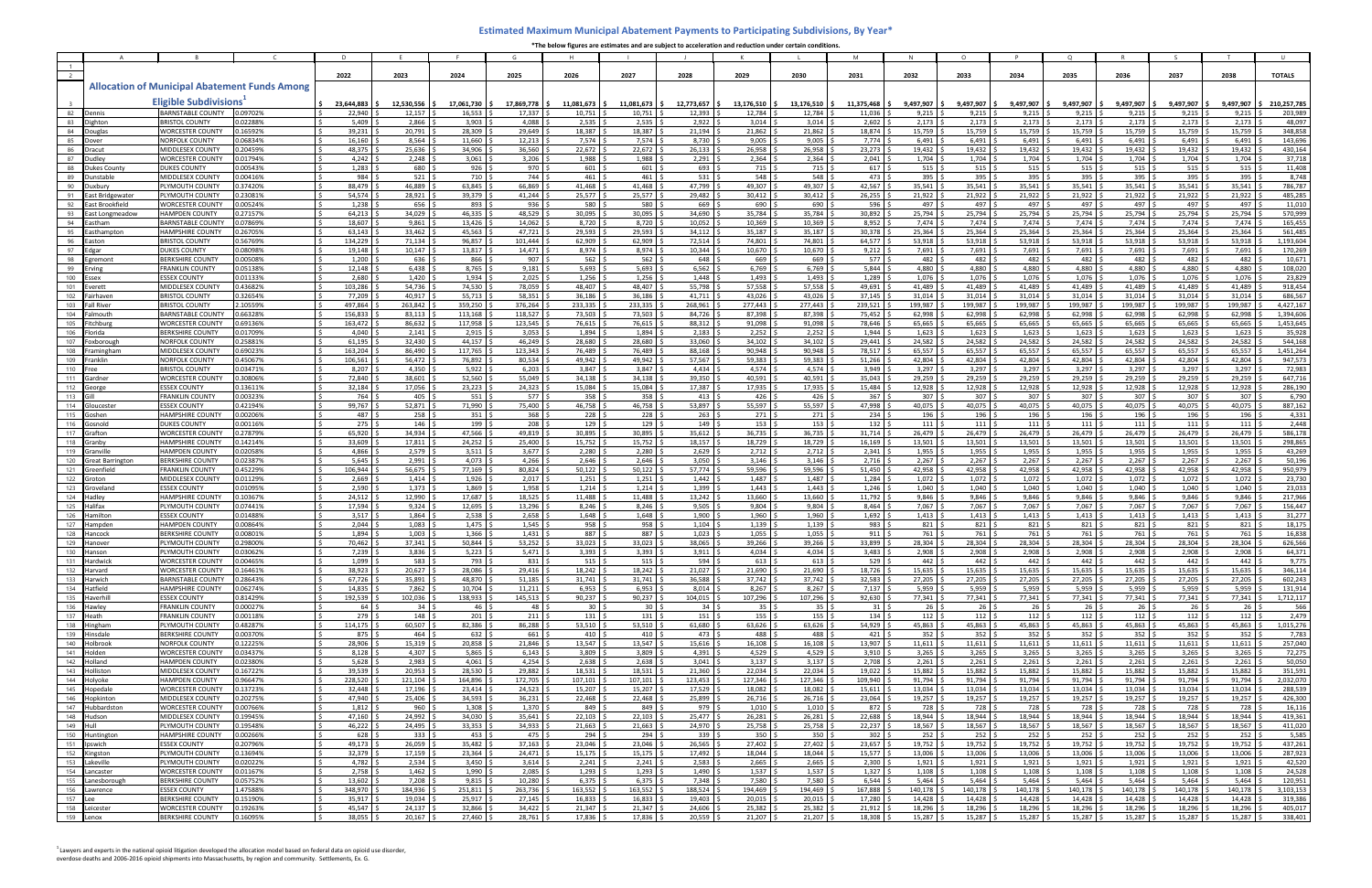|                |                                            |                                                      |                      | D                                              |                                                     |                                    | G                             |                                |                                    | THE DEIDW TIEUTES ALE ESUITIALES ANU ALE SUDIELL LO ALLEIETALION ANU TEUULLION | K                                                         |                                 | M                     |                                                  | $\circ$                                   |                               | $\Omega$                         |                                |                            |                           |                                |
|----------------|--------------------------------------------|------------------------------------------------------|----------------------|------------------------------------------------|-----------------------------------------------------|------------------------------------|-------------------------------|--------------------------------|------------------------------------|--------------------------------------------------------------------------------|-----------------------------------------------------------|---------------------------------|-----------------------|--------------------------------------------------|-------------------------------------------|-------------------------------|----------------------------------|--------------------------------|----------------------------|---------------------------|--------------------------------|
| $\overline{1}$ |                                            |                                                      |                      |                                                |                                                     |                                    |                               |                                |                                    |                                                                                |                                                           |                                 |                       |                                                  |                                           |                               |                                  |                                |                            |                           |                                |
|                |                                            |                                                      |                      | 2022                                           | 2023                                                | 2024                               | 2025                          | 2026                           | 2027                               | 2028                                                                           | 2029                                                      | 2030                            | 2031                  | 2032                                             | 2033                                      | 2034                          | 2035                             | 2036                           | 2037                       | 2038                      | <b>TOTALS</b>                  |
|                |                                            | <b>Allocation of Municipal Abatement Funds Among</b> |                      |                                                |                                                     |                                    |                               |                                |                                    |                                                                                |                                                           |                                 |                       |                                                  |                                           |                               |                                  |                                |                            |                           |                                |
|                |                                            | <b>Eligible Subdivisions</b>                         |                      | 23,644,883                                     | 12,530,556                                          | 17,061,730                         | 17,869,778                    | 11,081,673                     | 11,081,673                         | 12,773,657                                                                     | 13,176,510                                                | 13,176,510                      | 11,375,468            | 9,497,907                                        | 9,497,907                                 | 9,497,907                     | 9,497,907                        | 9,497,907                      | 9,497,907                  | 9,497,907                 | 210,257,785                    |
| 160            | Leominster                                 | <b>VORCESTER COUNTY</b>                              | 0.79025%             | 186,854                                        | 99,023                                              | 134,831                            | 141,216                       | 87,573                         | 87,573                             | 100,944                                                                        | 104,128                                                   | 104,128                         | 89,895                | 75,057                                           | 75,057                                    | 75,057                        | 75,057                           | 75,057                         | 75,057                     | 75,057                    | 1,661,568                      |
| 161<br>162     | Leverett<br>Lexington                      | <b>FRANKLIN COUNTY</b><br><b>MIDDLESEX COUNTY</b>    | 0.03953%<br>0.50909% | 9,348<br>120,374                               | 4,954<br>63,792 \$                                  | 6,745<br>86,860                    | 7,065<br>90,974               | 4,381<br>56,416                | 4,381<br>56,416                    | 5,050<br>65,030                                                                | 5,209<br>67,081                                           | 5,209<br>67,081                 | 4,497<br>57,912       | 3,755<br>48,353                                  | 3,755<br>48,353                           | 3,755<br>48,353               | 3,755<br>48,353                  | 3,755<br>48,353                | 3,755<br>48,353            | 3,755<br>48,353           | 83,124<br>1,070,406            |
| 163            | Leyden                                     | <b>FRANKLIN COUNTY</b>                               | 0.00077%             | 182                                            | $96 \quad$                                          | 131                                | 137                           | 85                             | 85 I                               | 98 \$                                                                          | 101                                                       | 101                             | 87                    | 73                                               | 73 I                                      | 73                            | 73 I                             | 73 S                           | 73 I                       | 73                        | 1,617                          |
| 164            | incolr                                     | <b>MIDDLESEX COUNTY</b>                              | 0.10996%             | 26,000                                         | 13,779                                              | 18,761                             | 19,650                        | 12,186                         | 12,186                             | 14,046                                                                         | 14,489                                                    | 14,489                          | 12,509                | 10,444                                           | 10,444                                    | 10,444                        | 10,444                           | 10,444                         | 10,444                     | 10,444                    | 231,204                        |
| 165<br>166     | .ittleton<br>Longmeadow                    | <b>MIDDLESEX COUNTY</b><br><b>HAMPDEN COUNTY</b>     | 0.10436%<br>0.29921% | 24,676<br>70,748                               | 13,077<br>$37,493$ \$                               | 17,806<br>51,051                   | 18.649<br>53,468              | 11,565<br>33,158               | 11,565<br>33,158                   | 13,331<br>38,220 \$                                                            | 13,751<br>39,426                                          | 13,751<br>39,426                | 11,871<br>34,037      | 9,912<br>28,419                                  | 9,912<br>28,419                           | 9,912<br>28,419               | 9,912<br>28,419                  | 9,912<br>28,419 \$             | 9,912<br>28,419            | 9,912<br>28,419           | 219,425<br>629,114             |
| 167            |                                            | <b>MIDDLESEX COUNTY</b>                              | 1.02425%             | 242,183                                        | 128,344                                             | 174,755                            | 183,031                       | 113,504                        | 113,504                            | 130,834 \$                                                                     | 134,960                                                   | 134,960                         | 116,513               | 97,282                                           | 97,282                                    | 97,282                        | 97,282                           | 97,282                         | 97,282                     | 97,282                    | 2,153,565                      |
| 168            | udlow                                      | <b>HAMPDEN COUNTY</b>                                | 0.30427%             | 71,944                                         | 38,126                                              | 51,913                             | 54,372                        | 33,718                         | 33,718                             | 38,866                                                                         | 40,092                                                    | 40,092                          | 34,612                | 28,899                                           | 28,899                                    | 28,899                        | 28,899                           | 28,899                         | 28,899                     | 28,899                    | 639,745                        |
| 169<br>170     | .unenbur                                   | <b>WORCESTER COUNTY</b>                              | 0.19164%             | 45,314                                         | $24,014$ \$                                         | 32,698<br>271,582                  | 34,246                        | 21,237                         | 21,237                             | 24,480                                                                         | 25,252                                                    | 25,252                          | 21,800                | 18,202                                           | 18,202                                    | 18,202                        | 18,202                           | 18,202                         | 18,202                     | 18,202                    | 402,946<br>3,346,799           |
| 171            | vnnfield                                   | <b>ESSEX COUNTY</b><br><b>ESSEX COUNTY</b>           | 1.59176%<br>0.23332% | 376,370<br>55,167                              | 199,456 \$<br>29,236                                | 39,808                             | 284,444<br>41,693             | 176,394<br>25,855              | 176,394<br>25,855                  | 203,326<br>29,803                                                              | 209,738<br>30,743                                         | 209,738<br>30,743               | 181,070<br>26,541     | 151,184<br>22,160                                | 151,184<br>22,160                         | 151,184<br>22,160             | 151,184<br>22,160                | 151,184<br>22,160              | 151,184<br>22,160          | 151,184<br>22,160         | 490,563                        |
| 172            | Malden                                     | <b>MIDDLESEX COUNTY</b>                              | 0.46597%             | 110,179                                        | 58,389                                              | 79,503                             | 83,269                        | 51,638                         | 51,638                             | 59,522                                                                         | 61,399                                                    | 61,399                          | 53,007                | 44.258                                           | 44.258                                    | 44,258                        | 44,258                           | 44,258                         | 44,258                     | 44,258                    | 979,747                        |
|                | Manchester-By-The-Sea                      | <b>ESSEX COUNTY</b>                                  | 0.02011%             |                                                |                                                     |                                    |                               |                                |                                    |                                                                                |                                                           |                                 |                       |                                                  |                                           |                               |                                  |                                |                            |                           |                                |
|                |                                            |                                                      |                      | 4,755                                          | $2,520$ :                                           | 3,431                              | 3,594                         | 2,229                          | 2,229                              | 2,569                                                                          | 2,650                                                     | 2,650                           | 2,288                 | 1,910                                            | $1,910$ \$                                | 1,910                         | 1,910                            | 1,910                          | 1,910                      | 1.910                     | 42,283                         |
| 174            | Mansfield                                  | <b>BRISTOL COUNTY</b>                                | 0.68167%             | 161,180                                        | 85,417 !                                            | 116,305                            | 121,813                       | 75,540                         | 75,540                             | 87,074                                                                         | 89,820                                                    | 89,820                          | 77,543                | 64,744                                           | 64,744                                    | 64,744                        | 64.744                           | 64,744                         | 64,744                     | 64,744                    | 1,433,262                      |
| 175            | Marblehead                                 | <b>ESSEX COUNTY</b>                                  | 0.34859%             | 82,424                                         | 43,680                                              | 59,476                             | 62,292                        | 38,630                         | 38,630                             | 44,528                                                                         | 45,932                                                    | 45,932                          | 39,654                | 33,109                                           | 33,109                                    | 33,109                        | 33,109                           | 33,109                         | 33,109                     | 33,109                    | 732,940                        |
| 176<br>177     | Marion<br>Marlborougl                      | PLYMOUTH COUNTY<br><b>MIDDLESEX COUNTY</b>           | 0.06980%<br>0.36683% | 16,505<br>86,737                               | 8,747<br>45,966 \$                                  | 11,910<br>62,588                   | 12,474<br>65,552              | 7,735<br>40,651                | 7,735<br>40,651                    | 8,916<br>46,858                                                                | 9,198<br>48,335                                           | 9,198<br>48,335                 | 7,940<br>41,729       | 6,630<br>34,841                                  | 6,630<br>34,841                           | 6,630<br>34,841               | 6,630<br>34,841                  | 6,630<br>34,841                | 6,630<br>34,841            | 6,630<br>34,841           | 146,765<br>771,289             |
| 178            | Marshfield                                 | PLYMOUTH COUNTY                                      | 0.49306%             | 116,582                                        | $61,783$ :                                          | 84,124                             | 88,108                        | 54,639                         | 54.639                             | 62,981                                                                         | 64,967                                                    | 64.967                          | 56.087                | 46,830                                           | 46.830                                    | 46,830                        | 46.830                           | 46,830                         | 46,830                     | 46.830                    | 1,036,687                      |
| 179            | Mashnee                                    | <b>BARNSTABLE COUNTY</b>                             | 0.34592%             | 81,791                                         | 43,345                                              | 59,019                             | 61,814                        | 38,333                         | 38,333                             | 44,186                                                                         | 45,580                                                    | 45.580                          | 39,349                | 32,855                                           | 32,855                                    | 32,855                        | 32,855                           | 32,855                         | 32,855                     | 32,855                    | 727,313                        |
| 180            | Mattapoiset                                | PLYMOUTH COUNTY                                      | 0.08437%             | 19,950<br>23.998                               | 10,572                                              | 14,395                             | 15,077                        | 9,350                          | 9,350                              | 10,777                                                                         | 11,117                                                    | 11,117                          | 9,598                 | 8,014                                            | 8,014                                     | 8,014                         | 8,014<br>9.640                   | $8,014$ :                      | 8,014                      | 8,014                     | 177,399                        |
| 181<br>182     | Mavnard<br>Medfield                        | <b>MIDDLESEX COUNTY</b><br><b>NORFOLK COUNTY</b>     | 0.10149%<br>0.20838% | 49,270                                         | 12,718 !<br>$26,111$ \$                             | 17,317<br>35,553                   | 18,137<br>37,237              | 11,247<br>23,092               | 11,247<br>23,092                   | 12,964<br>26,617                                                               | 13,373<br>27,457                                          | 13,373<br>27,457                | 11,545<br>23,704      | 9,640<br>19,791                                  | 9,640<br>19,791                           | 9,640<br>19,791               | 19,791                           | 9,640<br>19,791 :              | 9,640<br>19,791            | 9,640<br>19,791           | 213,399<br>438,129             |
| 183            | Medford                                    | <b>MIDDLESEX COUNTY</b>                              | 0.39722%             | 93.922                                         | 49,774 \$                                           | 67,773                             | 70,982                        | 44,019                         | 44,019                             | $50,740$ \$                                                                    | 52,340                                                    | 52.340                          | 45,186                | 37,728                                           | 37,728                                    | 37,728                        | 37,728                           | $37,728$ \$                    | 37,728                     | 37,728                    | 835,186                        |
| 184            | Medway                                     | <b>NORFOLK COUNTY</b>                                | 0.19407%             | 45,888                                         | 24,318                                              | 33,112                             | 34,680                        | 21,507                         | 21,507                             | 24,790                                                                         | 25,572                                                    | 25,572                          | 22,077                | 18,433                                           | 18,433                                    | 18,433                        | 18,433                           | 18,433                         | 18,433                     | 18,433                    | 408,054                        |
| 185<br>186     | Melrose<br>Mendor                          | <b>MIDDLESEX COUNTY</b><br><b>WORCESTER COUNTY</b>   | 0.22964%<br>0.01641% | 54,298<br>3,880                                | 28,775<br>$2,056$ \$                                | 39,181<br>2,800                    | 41,036<br>2,932               | 25,448<br>1,818                | 25,448<br>1,818                    | 29,333<br>2,096                                                                | 30,259<br>2,162                                           | 30,259<br>2,162                 | 26,123<br>1,867       | 21,811<br>1,559                                  | 21,811<br>1,559                           | 21,811<br>1,559               | 21,811<br>1,559                  | 21,811<br>1,559                | 21,811<br>1,559            | 21,811<br>1,559           | 482,836<br>34,502              |
| 187            | Merrimac                                   | <b>ESSEX COUNTY</b>                                  | 0.01003%             | $2,372$ \$                                     | $1,257$ \$                                          | 1,712                              | 1,793                         | 1,112                          | 1,112                              | $1,282$ \$                                                                     | 1,322                                                     | 1,322                           | 1,141                 | 953                                              | 953                                       | 953                           | 953                              | 953                            | 953                        | 953                       | 21,096                         |
| 188            | Methuen                                    | <b>SSEX COUNTY</b>                                   | 0.71492%             | 169,042                                        | 89,584 \$                                           | 121,978                            | 127,755                       | 79,225                         | 79,225                             | 91,322                                                                         | 94,202                                                    | 94,202                          | 81,326                | 67,903                                           | 67,903                                    | 67,903                        | 67,903                           | 67,903                         | 67,903                     | 67,903                    | 1,503,179                      |
| 189<br>190     | Middleborough<br>Middlefield               | PLYMOUTH COUNTY<br><b>HAMPSHIRE COUNTY</b>           | 0.39334%<br>0.00033% | 93,005<br>77 \$                                | 49,288 \$<br>$41 \overline{\smash{\big)}\smash{5}}$ | 67,111<br>55 <sup>5</sup>          | 70,289<br>58 <sup>5</sup>     | 43,589<br>36                   | 43,589<br>36 <sup>5</sup>          | $50,244$ \$<br>$42 \quad S$                                                    | 51,829<br>43                                              | 51,829<br>43                    | 44,744<br>37          | 37,359<br>$31 \overline{\smash{\big)}\smash{5}}$ | 37,359<br>$31 \overline{\smash{\big)}\,}$ | 37,359<br>31                  | 37,359<br>31                     | 37,359<br>$31 \,$ \$           | 37,359<br>31               | 37,359<br>31              | 827,032<br>684                 |
| 191            | Middleton                                  | <b>SSEX COUNT</b>                                    | 0.09171%             | 21,685                                         | 11,492 \$                                           | 15,647                             | 16,388                        | 10,163                         | 10,163                             | $11,715$ \$                                                                    | 12,084                                                    | 12,084                          | 10,432                | 8,710                                            | 8,710                                     | 8,710                         | 8,710                            | 8,710 \$                       | 8,710                      | 8,710                     | 192,826                        |
| 192            | Milford                                    | WORCESTER COUNTY                                     | 0.53239%             | 125,883                                        | 66,712 \$                                           | 90,835                             | 95,137                        | 58,998                         | 58.998                             | 68,006 \$                                                                      | 70,151                                                    | 70,151                          | 60,562                | 50,566                                           | 50,566                                    | 50,566                        | 50,566                           | 50,566                         | 50,566                     | 50,566                    | 1,119,396                      |
| 193<br>194     | Millbun<br>Millis                          | <b>WORCESTER COUNTY</b><br><b>NORFOLK COUNTY</b>     | 0.23323%<br>0.09998% | 55,148<br>23,640                               | $29,226$ \$<br>$12,528$ \$                          | 39,794<br>17,058                   | 41,678<br>17,866              | 25,846<br>11,079               | 25,846<br>11,079                   | 29,793<br>$12,771$ \$                                                          | 30,732<br>13,174                                          | 30,732<br>13,174                | 26,531<br>11,373      | 22,152<br>9,496                                  | 22,152<br>9,496                           | 22,152<br>9,496               | 22,152<br>9,496                  | $22,152$ \$<br>9,496           | 22,152<br>9,496            | 22,152<br>9,496           | 490,393<br>210,215             |
| 195            | Millville                                  | <b>WORCESTER COUNTY</b>                              | 0.00621%             | 1,469                                          | 779 \$                                              | 1,060                              | 1,110                         | 689                            | 689                                | 794 \$                                                                         | 819                                                       | 819                             | 707                   | 590                                              | 590                                       | 590                           | 590                              | 590                            | 590                        | 590                       | 13,063                         |
| 196            | Milton                                     | <b>NORFOLK COUNTY</b>                                | 0.35205%             | 83,241                                         | 44,113                                              | 60,065                             | 62,910                        | 39,013                         | 39,013                             | 44,969 !                                                                       | 46,387                                                    | 46,387                          | 40,047                | 33,437                                           | 33,437                                    | 33,437                        | 33,437                           | 33,437                         | 33,437                     | 33,437                    | 740,204                        |
| 197<br>198     | Monroe                                     | <b>FRANKLIN COUNTY</b><br><b>HAMPDEN COUNTY</b>      | 0.00010%<br>0.12663% | 24<br>29,941                                   | 13 <sup>5</sup><br>15,867 \$                        | 17<br>21,605                       | 18 <sup>°</sup><br>22,628     | 11<br>14,032                   | 11<br>14,032                       | 13 <sup>5</sup><br>$16,175$ \$                                                 | 14<br>16,685                                              | 14<br>16,685                    | 12<br>14,404          | 10<br>12,027                                     | $10$ :<br>12,027                          | 10 <sup>1</sup><br>12,027     | 10 <sup>1</sup><br>12,027        | 10 <sup>5</sup><br>$12,027$ \$ | 10 <sup>1</sup><br>12,027  | 10 <sup>1</sup><br>12,027 | 216<br>266,241                 |
| 199            | Monson<br>Montague                         | <b>FRANKLIN COUNT</b>                                | 0.02914%             | 6,890                                          | $3,652$ \$                                          | 4,972                              | $5,207$ \$                    | 3,229                          | 3,229                              | $3,722$ \$                                                                     | 3,840                                                     | $3,840$ \$                      | 3,315                 | 2,768                                            | 2,768                                     | 2,768                         | 2,768                            | $2,768$ \$                     | 2,768                      | 2,768                     | 61,272                         |
| 200            | <b>Montere</b>                             | <b>BERKSHIRE COUNTY</b>                              | 0.00421%             | 996 \$                                         | $528$ \$                                            | 719                                | 753                           | 467                            | 467                                | 538 $\frac{4}{9}$                                                              | 555                                                       | 555                             | 479                   | 400                                              | 400 !                                     | 400                           | 400                              | 400<                           | 400                        | 400                       | 8,860                          |
| 201<br>202     | Montgomery                                 | <b>HAMPDEN COUNTY</b><br><b>ERKSHIRE COUNTY</b>      | 0.00023%<br>0.00017% | 55 <sub>5</sub><br>$41 \overline{\phantom{1}}$ | 29 <sup>5</sup><br>$22 \mid 5$                      | 40 <sup>5</sup><br>30 <sup>5</sup> | $42 \div$<br>$31 \mid 5$      | 26<br>19 <sup>1</sup>          | 26 <sup>°</sup><br>19 <sup>5</sup> | 30 <sup>5</sup><br>$22 \quad$                                                  | $31 \overline{\smash{\big)}\smash{5}}$<br>23 <sup>5</sup> | 31 <sup>5</sup><br>$23 \mid 5$  | 26<br>20 <sub>1</sub> | $22 \quad$<br>17 <sup>5</sup>                    | $22 \quad$<br>17 <sup>5</sup>             | 22<br>17 <sup>5</sup>         | 22<br>17 <sup>5</sup>            | $22 \quad$<br>17S              | $22^{6}$<br>17S            | 22<br>17 <sup>1</sup>     | 489<br>367                     |
| 203            | Mt Washington<br>Nahan                     | <b>ESSEX COUNT</b>                                   | 0.03555%             | 8,406                                          | 4,455                                               | 6,065                              | 6,353                         | 3,940                          | 3,940                              | $4,541$ \$                                                                     | 4,684                                                     | 4,684                           | 4,044                 | 3,376                                            | 3,376                                     | 3,376                         | 3,376                            | $3,376$ :                      | 3,376                      | 3,376                     | 74,746                         |
| 204            | <b>Nantucke</b>                            | <b>NANTUCKET COUNTY</b>                              | 0.11023%             | 26,064                                         | 13,813                                              | 18,807                             | 19,698                        | 12,216                         | 12,216                             | 14,081                                                                         | 14,525                                                    | 14,525                          | 12,539                | 10,470                                           | 10,470                                    | 10,470                        | 10,470                           | 10,470                         | 10,470                     | 10,470                    | 231,771                        |
| 205            | Natick                                     | <b>MIDDLESEX COUNTY</b><br><b>NORFOLK COUNTY</b>     | 0.34217%             | 80.906                                         | 42.876                                              | 58.380                             | 61.145                        | 37.918                         | 37.918<br>$54,456$ \$              | 43.708                                                                         | 45.086<br>64,750 \$                                       | 45.086                          | 38.923<br>55,900 \$   | 32.499<br>$46,673$ \$                            | 32.499                                    | 32.499                        | 32.499<br>$46,673$ \$            | 32.499<br>$46,673$ \$          | 32.499<br>$46,673$ \$      | 32.499                    | 719.439<br>46,673 \$ 1,033,219 |
|                | 206 Needham<br>207 New Ashford             | <b>BERKSHIRE COUNTY</b>                              | 0.49141%<br>0.00027% | $116,192$ \$<br>$63 \quad$ \$                  | 61,576 \$<br>34S                                    | 83,842 \$<br>$46 \pm$              | $87,813$ \$<br>48             | $54,456$ \$<br>30 <sup>1</sup> | 30 <sup>5</sup>                    | $62,771$ \$<br>$34 \quad$ \$                                                   | 35 <sup>5</sup>                                           | 64,750 \$<br>$35 \quad$ \$      | 30 <sup>1</sup>       | $25 \quad$ \$                                    | $46,673$ \$<br>$25 \quad$ \$              | 46,673 \$<br>$25 \frac{6}{7}$ | $25 \quad$ \$                    | $25 \quad$ \$                  | $25 \quad$ \$              | $25 \,$ \$                | 563                            |
|                | 208 New Bedford                            | <b>BRISTOL COUNTY</b>                                | 2.36174%             | 558,431 \$                                     | 295,939 \$                                          | 402,954 \$                         | 422,038                       | 261,720                        | 261,720 \$                         | 301,681 \$                                                                     | 311,195 \$                                                | 311,195 \$                      | 268,659               | $224,316$ \$                                     | 224,316 \$                                | 224,316                       | 224,316                          | $224,316$ \$                   | 224,316 \$                 | 224,316                   | 4,965,742                      |
|                | 209 New Braintree<br>210 New Marlborough   | <b>WORCESTER COUNTY</b><br><b>BERKSHIRE COUNTY</b>   | 0.00135%             | $319$ \$<br>779 S                              | $169$ \$<br>$413 \quad$ \$                          | $230 \quad $$                      | $241 \frac{1}{2}$<br>589 \$   | 149<br>365                     | $149 \pm$<br>$365$ \$              | $172 \pm$<br>$421 \pm 5$                                                       | 178 \$<br>434S                                            | $178 \pm$<br>$434 \quad$ \$     | 153<br>375            | 128<br>$313 \quad$ \$                            | $128 \quad$ \$                            | 128<br>313 <sup>5</sup>       | 128                              | $128 \pm$<br>$313 \quad$ \$    | 128 5<br>$313 \quad$ \$    | 128                       | 2,834<br>6,926                 |
|                | 211 New Salem                              | <b>FRANKLIN COUNTY</b>                               | 0.00329%<br>0.00245% | 579 \$                                         | 307 <sup>5</sup>                                    | $562 \quad$ \$<br>$418 \pm$        | 437 \$                        | 271                            | 271S                               | $313 \quad$ \$                                                                 | $323 \quad$ \$                                            | $323 \quad$ \$                  | 278                   | $232 \quad$ \$                                   | $313 \quad$ \$<br>$232 \quad$ \$          | 232                           | $313 \quad $5$<br>$232 \quad$ \$ | $232 \quad$ \$                 | $232 \frac{6}{7}$          | $313 \quad$<br>232        | 5,146                          |
|                | 212 Newbury                                | <b>ESSEX COUNTY</b>                                  | 0.01354%             | $3,202$ \$                                     | $1,697$ \$                                          | 2,310                              | $2,420$ :                     | 1,500                          | $1,500$ \$                         | $1,730$ \$                                                                     | 1,784                                                     | $1,784$ \$                      | 1,540                 | 1,286                                            | 1,286                                     | 1,286                         | 1,286                            | $1,286$ \$                     | 1,286                      | 1,286                     | 28,469                         |
| 214            | 213 Newburyport                            | <b>ESSEX COUNTY</b>                                  | 0.29058%             | 68,706 \$                                      | 36,411 \$                                           | 49,577 \$                          | 51,925                        | 32,201                         | 32,201                             | $37,117$ \$                                                                    | 38,288                                                    | 38,288 \$                       | 33,054                | 27,599                                           | 27,599 \$                                 | 27,599                        | 27,599                           | $27,599$ \$                    | 27,599                     | 27,599                    | 610,957                        |
|                | Newton<br>215 Norfolk                      | MIDDLESEX COUNTY<br><b>NORFOLK COUNTY</b>            | 1.00889%<br>0.08930% | 238,551<br>21,115                              | 126,420<br>$11,190$ \$                              | 172,134<br>15,236                  | 180,286<br>15,957             | 111,802<br>9,896               | 111,802<br>9,896                   | 128,872<br>11,407                                                              | 132,936<br>11,766                                         | 132,936<br>11,766               | 114,766<br>10,158     | 95,823<br>8,482                                  | 95,823<br>8,482                           | 95,823<br>8,482               | 95,823<br>8,482                  | 95,823<br>$8,482$ \$           | 95,823<br>8,482            | 95,823<br>8,482           | 2,121,270<br>187,758           |
|                | 216 Norfolk County                         | <b>NORFOLK COUNTY</b>                                | 0.05630%             | 13,312                                         | $7,055$ \$                                          | 9,606                              | 10,061                        | 6,239                          | 6,239                              | 7,192                                                                          | 7,419                                                     | $7,419$ \$                      | 6,405                 | 5,347                                            | 5,347                                     | 5,347                         | 5,347                            | $5,347$ \$                     | 5,347                      | 5,347                     | 118,379                        |
|                | 217 North Adams                            | <b>BERKSHIRE COUNTY</b>                              | 0.34287%             | 81,071 \$                                      | $42,963$ \$                                         | 58,499 \$                          | $61,270$ :                    | 37,996                         | 37,996 \$                          | 43,797 \$                                                                      | $45,178$ \$                                               | $45,178$ \$                     | 39,003                | 32,565                                           | 32,565                                    | 32,565                        | 32,565                           | $32,565$ \$                    | 32,565                     | 32,565                    | 720,907                        |
|                | 218 North Andover<br>219 North Attleboroug | <b>ESSEX COUNTY</b><br><b>BRISTOL COUNTY</b>         | 0.44948%<br>0.63700% | 106,278<br>150,617                             | $56,322$ \$<br>79,819 \$                            | 76,689<br>108,683                  | 80,321<br>113,830             | 49,810<br>70,590               | 49,810<br>70,590                   | $57,415$ \$<br>$81,368$ \$                                                     | 59,225<br>83,934                                          | 59,225<br>83,934 \$             | 51,130<br>72,461      | 42,691<br>60,501                                 | 42,691<br>60,501                          | 42,691<br>60,501              | 42,691<br>60,501                 | $42,691$ \$<br>60,501 \$       | 42,691<br>60,501           | 42,691<br>60,501          | 945,060<br>1,339,334           |
|                | 220 North Brookfield                       | <b>WORCESTER COUNTY</b>                              | 0.06987%             | $16,521$ ;                                     | $8,755$ \$                                          | $11,921$ \$                        | 12,486                        | 7,743                          | $7,743$ \$                         | $8,925$ \$                                                                     | 9,207                                                     | $9,207$ \$                      | 7,948                 | 6,636                                            | $6,636$ :                                 | 6,636                         | 6,636                            | 6,636                          | 6,636                      | 6,636                     | 146,913                        |
|                | 221 North Reading                          | MIDDLESEX COUNTY                                     | 0.16642%             | $39,351$ \$                                    | $20,854$ \$                                         | 28,395                             | 29,739                        | 18,442                         | 18,442                             | $21,258$ \$                                                                    | 21,929                                                    | $21,929$ \$                     | 18,931                | 15,807                                           | 15,807                                    | 15,807                        | 15,807                           | 15,807 \$                      | 15,807                     | 15,807                    | 349,917                        |
| 223            | 222 Northampton<br>Northborough            | HAMPSHIRE COUNTY<br><b>WORCESTER COUNTY</b>          | 0.54057%<br>0.24226% | 127,816 \$<br>57,283 \$                        | $67,736$ \$<br>$30,357$ \$                          | 92,230<br>$41,334$ \$              | 96,598<br>43,292              | 59,904<br>26,847               | 59,904<br>26,847                   | 69,050 \$<br>$30,946$ \$                                                       | 71,228<br>31,922                                          | 71,228<br>31,922                | 61,492<br>27,559      | 51,342<br>23,010                                 | 51,342<br>$23,010$ \$                     | 51,342<br>23,010              | 51,342<br>23,010                 | $51,342$ \$<br>$23,010$ \$     | $51,342$ \$<br>23,010      | 51,342<br>23,010          | 1,136,580<br>509,379           |
|                | 224 Northbridge                            | <b>WORCESTER COUNTY</b>                              | 0.28232%             | 66,753 \$                                      | 35,376 \$                                           | $48,168$ \$                        | $50,449$ \$                   | 31,285                         | 31,285                             | 36,062 \$                                                                      | 37,199                                                    | 37,199 \$                       | 32,115                | 26,814                                           | 26,814 \$                                 | 26,814                        | 26,814                           | $26,814$ \$                    | $26,814$ \$                | 26,814                    | 593,591                        |
|                | 225 Northfield                             | <b>FRANKLIN COUNTY</b>                               | 0.01530%             | 3,618                                          | $1,917$ \$                                          | $2,611$ \$                         | 2,734                         | 1,696                          | $1,696$ \$                         | $1,955$ \$                                                                     | 2,016                                                     | $2,016$ \$                      | 1,741                 | 1,453                                            | 1,453                                     | 1,453                         | 1,453                            | $1,453$ \$                     | 1,453                      | 1,453                     | 32,172                         |
|                | 226 Norton<br>227 Norwell                  | <b>BRISTOL COUNTY</b><br>PLYMOUTH COUNTY             | 0.45638%<br>0.27539% | 107,911 \$<br>65,114                           | $57,187$ \$<br>34,507 \$                            | 77,867 \$<br>46,985                | $81,555$ \$<br>$49,211$ \$    | 50,575<br>30,517               | $50,575$ \$<br>30,517              | 58,297 \$<br>$35,177$ \$                                                       | 60,135<br>36,286                                          | $60,135$ \$<br>36,286           | 51,916<br>31,326      | 43,347<br>26,156                                 | $43,347$ \$<br>26,156 :                   | 43,347<br>26,156              | 43,347<br>26,156                 | $43,347$ \$<br>$26,156$ \$     | 43,347<br>26,156           | 43,347<br>26,156          | 959,581<br>579,018             |
|                | 228 Norwood                                | <b>NORFOLK COUNTY</b>                                | 0.34123%             | 80,683                                         | $42,758$ \$                                         | 58,219                             | 60,977                        | 37,814                         | 37,814 \$                          | 43,587 \$                                                                      | 44,962                                                    | 44,962 \$                       | 38,816                | 32,410                                           | 32,410                                    | 32,410                        | 32,410                           | 32,410                         | 32,410                     | 32,410                    | 717,458                        |
|                | 229 Oak Bluffs                             | <b>DUKES COUNTY</b>                                  | 0.07691%             | 18,186 \$                                      | $9,637$ \$                                          | $13,122$ \$                        | $13,744$ \$                   | 8,523                          | $8,523$ \$                         | $9,824$ \$                                                                     | $10,134$ \$                                               | $10,134$ \$                     | 8,749                 | 7,305                                            | $7,305$ \$                                | 7,305                         | 7,305                            | $7,305$ \$                     | 7,305                      | 7,305                     | 161,713                        |
|                | 230 Oakham<br>231 Orange                   | <b>WORCESTER COUNTY</b><br><b>FRANKLIN COUNTY</b>    | 0.00263%<br>0.13767% | 621S<br>$32,552$ \$                            | $329$ \$<br>$17,251$ \$                             | $448 \quad$ \$<br>23,489 \$        | 469 <sup>5</sup><br>24,602 \$ | 291<br>15,256                  | $291 \quad $$<br>$15,256$ \$       | $336$ \$<br>17,586 \$                                                          | 346 <sup>5</sup><br>18,140                                | 346 <sup>5</sup><br>$18,140$ \$ | 299<br>15,661         | 250 <sup>5</sup><br>13,076 \$                    | $250 \pm 5$<br>13,076 \$                  | 250 <sup>°</sup><br>13,076    | 250 <sup>°</sup><br>13,076 \$    | $250 \quad$ \$<br>13,076 \$    | 250S<br>13,076 \$          | 250<br>13,076             | 5,523<br>289,464               |
|                | 232 Orleans                                | <b>BARNSTABLE COUNTY</b>                             | 0.09351%             | $22,109$ \$                                    | $11,717$ \$                                         | 15,954                             | $16,709$ \$                   | 10,362                         | $10,362$ \$                        | $11,944$ \$                                                                    | 12,321                                                    | $12,321$ \$                     | 10,637                | 8,881                                            | $8,881$ \$                                | 8,881                         | 8,881                            | $8,881$ \$                     | 8,881                      | 8,881                     | 196,602                        |
| 233 Otis       |                                            | BERKSHIRE COUNTY                                     | 0.00353%             | 834 \$                                         | $442 \,$ \$                                         | $602 \quad $$                      | $630 \div$                    | 391                            | $391 \quad $5$                     | $451 \,$ \$                                                                    | $465 \quad$ \$                                            | 465 \$                          | 401                   | $335 \quad$ \$                                   | $335 \quad$ \$                            | 335                           | $335$ \$                         | $335$ \$                       | $335 \quad$ \$             | 335                       | 7,416                          |
|                | 234 Oxford<br>235 Palmer                   | <b>WORCESTER COUNTY</b><br>HAMPDEN COUNTY            | 0.23362%<br>0.16218% | $55,240$ \$<br>$38,346$ \$                     | $29,274$ \$<br>$20,322$ \$                          | 39,860 \$<br>27,670 \$             | $41,748$ \$<br>28,980 \$      | 25,889<br>17,972               | 25,889 \$<br>$17,972$ \$           | 29,842 \$<br>$20,716$ \$                                                       | $30,783$ \$<br>$21,369$ \$                                | $30,783$ \$<br>$21,369$ \$      | 26,576<br>18,448      | $22,189$ \$<br>$15,403$ \$                       | $22,189$ \$<br>$15,403$ \$                | 22,189<br>$15,403$ \$         | $22,189$ \$<br>15,403 \$         | $22,189$ \$<br>$15,403$ \$     | $22,189$ \$<br>$15,403$ \$ | 22,189<br>$15,403$ \$     | 491,211<br>340,988             |
|                |                                            |                                                      |                      |                                                |                                                     |                                    |                               |                                |                                    |                                                                                |                                                           |                                 |                       |                                                  |                                           |                               |                                  |                                |                            |                           |                                |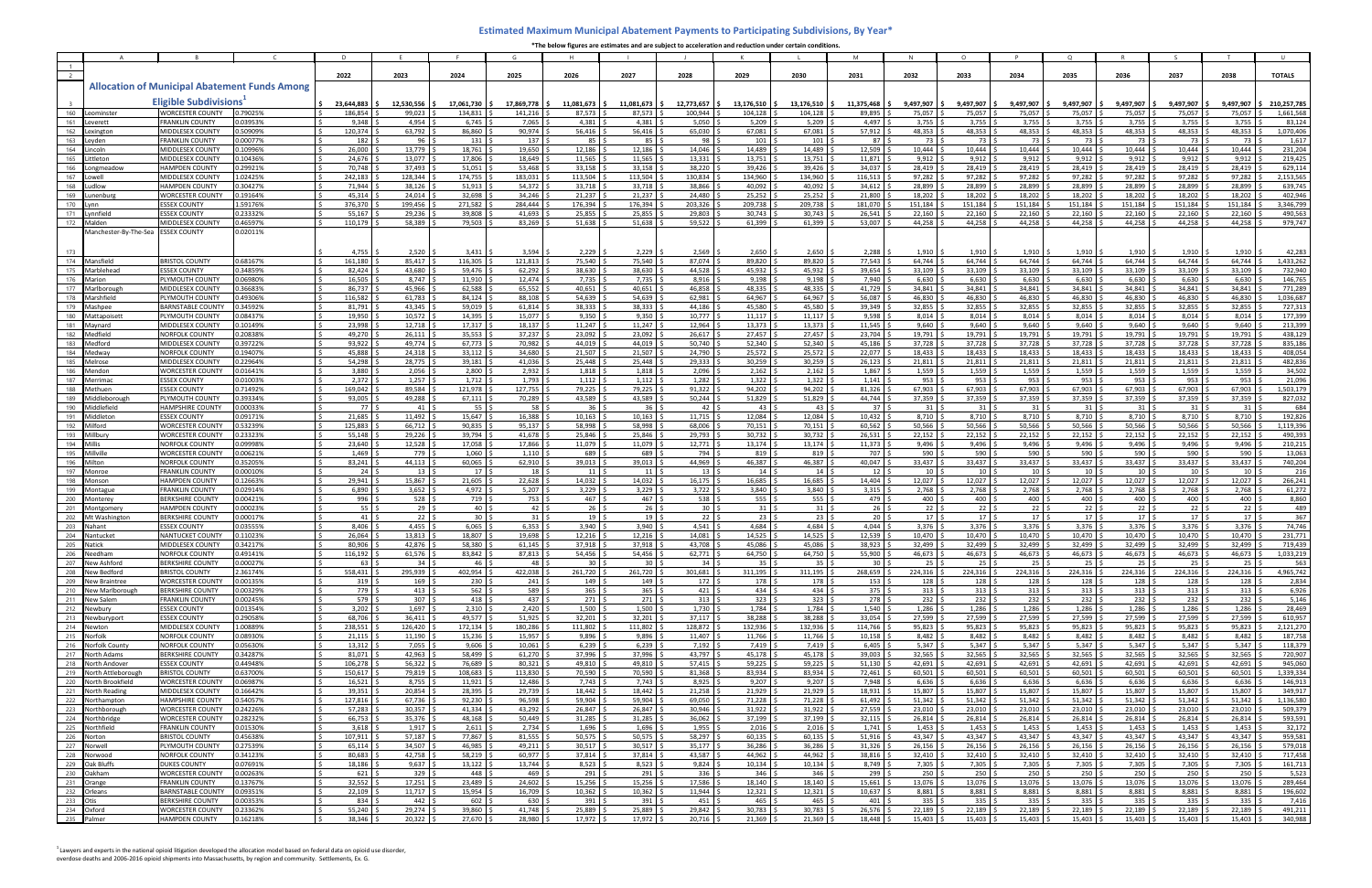|            |                                        |                                                      |                      |                                                           |                              |                              | G                        |                            |                                |                                | K.                      |                            | M                   |                                 | $\Omega$                    |                    | $\Omega$                      |                                  |                             |                    |                       |
|------------|----------------------------------------|------------------------------------------------------|----------------------|-----------------------------------------------------------|------------------------------|------------------------------|--------------------------|----------------------------|--------------------------------|--------------------------------|-------------------------|----------------------------|---------------------|---------------------------------|-----------------------------|--------------------|-------------------------------|----------------------------------|-----------------------------|--------------------|-----------------------|
|            |                                        |                                                      |                      |                                                           |                              |                              |                          |                            |                                |                                |                         |                            |                     |                                 |                             |                    |                               |                                  |                             |                    |                       |
|            |                                        |                                                      |                      | 2022                                                      | 2023                         | 2024                         | 2025                     | 2026                       | 2027                           | 2028                           | 2029                    | 2030                       | 2031                | 2032                            | 2033                        | 2034               | 2035                          | 2036                             | 2037                        | 2038               | <b>TOTALS</b>         |
|            |                                        | <b>Allocation of Municipal Abatement Funds Among</b> |                      |                                                           |                              |                              |                          |                            |                                |                                |                         |                            |                     |                                 |                             |                    |                               |                                  |                             |                    |                       |
|            |                                        | <b>Eligible Subdivisions</b>                         |                      |                                                           |                              |                              |                          |                            |                                |                                |                         |                            |                     |                                 |                             |                    |                               |                                  |                             |                    |                       |
| 236        | Paxton                                 | <b>WORCESTER COUNTY</b>                              | 0.01151%             | 23.644.883<br>2,722                                       | 12.530.556<br>1,442          | 17.061.730<br>1,964          | 17.869.778<br>2,057      | $11.081.673$ S<br>1,276    | $11.081.673$ S<br>1,276        | 12.773.657<br>1,470            | 13,176,510<br>1,517     | 13.176,510<br>1,517        | 11.375.468<br>1,309 | 9.497.907<br>1,093              | 9.497.907<br>1,093          | 9.497.907<br>1,093 | 9.497.907<br>1,093            | 9,497,907<br>1,093               | 9,497,907<br>1,093          | 9.497.907<br>1,093 | 210,257,785<br>24,201 |
| 237        | Peabody                                | <b>ESSEX COUNTY</b>                                  | 0.71629%             | 169,367                                                   | 89,755                       | 122,212                      | 128,000                  | 79,377                     | 79,377                         | 91,497                         | 94,382                  | 94,382                     | 81,482              | 68,033                          | 68,033                      | 68,033             | 68,033                        | 68,033                           | 68,033                      | 68,033             | 1,506,062             |
| 238        | Pelham                                 | <b>HAMPSHIRE COUNTY</b>                              | 0.02355%             | 5,568                                                     | 2,951                        | 4,018                        | 4,208                    | 2,609                      | 2,609                          | 3,008                          | 3,103                   | 3,103                      | 2,679               | 2,237                           | 2,237                       | 2,237              | 2,237                         | 2,237                            | 2,237                       | 2,237              | 49,511                |
| 239        | 'embrok                                | PLYMOUTH COUNTY                                      | 0.33882%             | 80,114                                                    | 42,456                       | 57.809                       | 60,547                   | 37.547                     | 37,547                         | 43,280                         | 44,645                  | 44,645                     | 38.543              | 32,181                          | 32,181                      | 32,181             | 32,181                        | 32,181                           | 32,181                      | 32.181             | 712,400               |
| 240        | epperell                               | <b>MIDDLESEX COUNTY</b><br><b>BERKSHIRE COUNTY</b>   | 0.01024%             | 2,420                                                     | 1,283                        | 1,746                        | 1,829                    | 1,134                      | 1,134                          | $1,308$ :                      | 1,349                   | 1,349                      | 1,164               | 972                             | 972                         | 972                | 972                           | 972 \$                           | 972                         | 972                | 21,523                |
| 241<br>242 | Peru<br>Petersham                      | WORCESTER COUNTY                                     | 0.00115%<br>0.01598% | 272<br>3,778                                              | 144<br>$2,002$ \$            | 197<br>2,726                 | 206<br>2,855             | 128<br>1,771               | 128<br>1,771                   | 147 <sup>5</sup><br>$2,041$ \$ | 152<br>2,105            | 152<br>2,105               | 131<br>1,818        | 109<br>1,518                    | 109<br>1,518                | 109<br>1,518       | 109<br>1,518                  | $109$ :<br>$1,518$ :             | 109<br>1,518                | 109<br>1.518       | 2,423<br>33,594       |
| 243        | hillinstor                             | <b>WORCESTER COUNTY</b>                              | 0.00398%             | 942                                                       | 499                          | 680                          | 712                      | 441                        | 441                            | 509 <sup>°</sup>               | 525                     | 525                        | 453                 | 378                             | 378                         | 378                | 378                           | 378                              | 378                         | 378                | 8,376                 |
| 244        | 'ittsfield                             | BERKSHIRE COUNTY                                     | 1.5420%              | 272,909                                                   | 144,628                      | 196,926                      | 206,253                  | 127,905                    | 127,905 \$                     | 147,434 \$                     | 152,083                 | 152,083                    | 131,296             | 109,625                         | 109,625                     | 109,625            | 109,625                       | 109,625                          | 109,625                     | 109,625            | 2,426,795             |
| 245        | Plainfield                             | <b>HAMPSHIRE COUNT</b>                               | 0.00050%             | 118                                                       | 62 <sup>°</sup>              | 85 I                         | 89                       | 55                         | 55                             | 64 <sup>5</sup>                | 66                      | 66                         | 57                  | 47                              | 47                          | 47                 | 47                            | 47 :                             | 47                          | 47                 | 1,049                 |
| 246        | Plainville                             | NORFOLK COUNTY                                       | 0.07380%             | 17,450                                                    | 9,248                        | 12,592                       | 13,188                   | 8,178                      | 8,178                          | 9,427                          | 9,724                   | 9,724                      | 8,395               | 7,009                           | 7,009                       | 7,009              | 7.009                         | 7,009                            | 7,009                       | 7.009              | 155,171               |
| 247<br>248 | lvmouth<br>Plymouth Count <sup>,</sup> | PLYMOUTH COUNTY<br>PLYMOUTH COUNTY                   | 1.07271%<br>0.00090% | 253,641<br>212                                            | 134,417 \$<br>$112 \quad$ \$ | 183,023<br>153               | 191,691<br>160           | 118,874<br>99              | 118,874<br>99 9                | 137,024<br>$115 \quad$ \$      | 141,346<br>118          | 141,346<br>118             | 122,026<br>102      | 101,885<br>85                   | 101,885<br>85               | 101,885<br>85      | 101,885<br>85                 | 101,885<br>85 S                  | 101,885<br>85 I             | 101,885<br>85      | 2,255,456<br>1,887    |
| 249        | Plymptor                               | <b>LYMOUTH COUNTY</b>                                | 0.03119%             | 7,376                                                     | 3,909 :                      | 5,322                        | 5,574                    | 3,457                      | 3,457                          | $3,985$ :                      | 4,110                   | 4,110                      | 3,548               | 2,963                           | 2,963                       | 2,963              | 2,963                         | 2,963                            | 2,963                       | 2,963              | 65,588                |
| 250        | 'rinceton                              | WORCESTER COUNTY                                     | 0.00940%             | 2,223                                                     | 1,178                        | 1,604                        | 1,680                    | 1,042                      | 1,042                          | $1,201$ $\leq$                 | 1,239                   | 1,239                      | 1,069               | 893                             | 893                         | 893                | 893                           | 893                              | 893                         | 893                | 19,768                |
| 251        | 'rovincetowr                           | BARNSTABLE COUNT                                     | 0.08950%             | 21,163                                                    | $11,215$ \$                  | 15,271                       | 15,994                   | 9,918                      | 9,918                          | $11,433$ \$                    | 11,793                  | 11,793                     | 10,181              | 8,501                           | 8,501                       | 8,501              | 8,501                         | $8,501$ \$                       | 8,501                       | 8,501              | 188,184               |
| 252        | luinc                                  | <b>NORFOLK COUNTY</b>                                | .02774%              | 243,008<br>83,180                                         | 128,782<br>44,081            | 175,350<br>60,021            | 183,655                  | 113,891<br>38,984          | 113,891<br>38.984              | 131,280 \$<br>44,936 !         | 135,420<br>46,354       | 135,420<br>46,354          | 116,910<br>40,018   | 97,614<br>33,413                | 97,614<br>33,413            | 97,614             | 97,614<br>33,413              | 97,614<br>33,413                 | 97,614<br>33,413            | 97,614<br>33,413   | 2,160,903<br>739,664  |
| 253<br>254 | andolph?<br>Raynham                    | NORFOLK COUNTY<br><b>BRISTOL COUNT</b>               | 0.35179%<br>0.07398% | 17,492                                                    | $9,270$ \$                   | 12,622                       | 62,864<br>13,220         | 8,198                      | 8,198                          | 9,450                          | 9,748                   | 9.748                      | 8,415               | 7,026                           | 7,026                       | 33,413<br>7,026    | 7,026                         | 7,026                            | 7,026                       | 7,026              | 155,543               |
| 255        | Reading                                | MIDDLESEX COUNTY                                     | 0.24639%             | 58,259                                                    | 30,874 \$                    | 42,038                       | 44,029                   | 27,304                     | $27,304$ \$                    | $31,473$ \$                    | 32,466                  | 32,466                     | 28,028              | 23,402                          | 23,402                      | 23,402             | 23,402                        | $23,402$ \$                      | 23,402                      | 23,402             | 518,054               |
| 256        | Rehoboth                               | <b>BRISTOL COUNT</b>                                 | 0.03428%             | 8,107                                                     | $4,296$ \$                   | 5,850                        | 6,127                    | 3,799                      | 3,799                          | 4,379                          | 4,518                   | 4,518                      | 3,900               | 3,256                           | 3,256                       | 3,256              | 3,256                         | 3,256                            | 3,256                       | 3,256              | 72,086                |
| 257        | रेevere                                | <b>JUFFOLK COUNTY</b>                                | 0.57550%             | 136,075                                                   | 72,113                       | 98,190                       | 102,840                  | 63,775                     | 63,775                         | 73,512                         | 75,830                  | 75,830                     | 65,465              | 54,660                          | 54,660                      | 54,660             | 54,660                        | 54,660                           | 54,660                      | 54,660             | 1,210,025             |
| 258        | रांchmond                              | <b>BERKSHIRE COUNTY</b>                              | 0.03468%             | 8,199                                                     | $4,345$ \$                   | 5,916                        | 6,196                    | 3,843                      | $3,843$ \$                     | $4,429$ \$                     | 4,569                   | 4,569                      | 3,945               | 3,293                           | $3,293$ :                   | 3,293              | 3,293                         | $3,293$ \$                       | 3,293                       | 3,293              | 72,908                |
| 259<br>260 | Rochester<br>२ockland                  | <b>LYMOUTH COUNT</b><br><b>LYMOUTH COUNT</b>         | 0.06568%<br>0.30484% | 15,529<br>72,080                                          | $8,230$ \$<br>38,199         | 11,205<br>52,011             | 11,736<br>54,475         | 7,278<br>33,782            | 7,278<br>33,782                | $8,389$ \$<br>38,940           | 8,654<br>40,168         | 8,654<br>40,168            | 7,471<br>34,677     | 6,238<br>28,954                 | 6,238<br>28,954             | 6,238<br>28,954    | 6,238<br>28,954               | 6,238<br>28,954                  | 6,238<br>28,954             | 6,238<br>28,954    | 138,088<br>640,956    |
| 261        | <b>Rockport</b>                        | <b>ESSEX COUNTY</b>                                  | 0.11885%             | 28,103                                                    | 14,893 \$                    | 20,279                       | 21,239                   | 13,171                     | 13,171                         | 15,182                         | 15,661                  | 15,661                     | 13,520              | 11,289                          | 11,289                      | 11,289             | 11,289                        | 11,289 :                         | 11,289                      | 11,289             | 249,900               |
| 262        | Rowe                                   | FRANKLIN COUNT                                       | 0.02425%             | 5,733                                                     | $3,038$ \$                   | 4,137                        | 4,333                    | 2,687                      | 2,687                          | $3,097$ \$                     | 3,195                   | 3,195                      | 2,758               | 2,303                           | 2,303                       | 2,303              | 2,303                         | 2,303                            | 2,303                       | 2,303              | 50,979                |
| 263        | owle:                                  | <b>ESSEX COUNT</b>                                   | 0.01345%             | 3,181                                                     | $1,686$ \$                   | $2,296$ \$                   | 2,404                    | 1,491                      | $1,491$ \$                     | $1,719$ \$                     | $1,773$ \$              | $1,773$ :                  | 1,530               | 1,278                           | 1,278                       | 1,278              | 1,278                         | 1,278                            | 1,278                       | 1,278              | 28,289                |
| 264        | ovalsto                                | WORCESTER COUNT                                      | 0.00207%             | 490                                                       | $260 \, \text{S}$            | 354                          | 371                      | 230                        | $230 \quad$ \$                 | $265 - 5$                      | 273                     | 273                        | 236                 | 197                             | 197 <sup>°</sup>            | 197                | 197                           | 197 <sup>5</sup>                 | 197                         | 197                | 4,361                 |
| 265<br>266 | <b>Russell</b><br>Rutland              | <b>HAMPDEN COUNTY</b><br><b>WORCESTER COUNTY</b>     | 0.00123%<br>0.01223% | 292<br>2,891                                              | $155$ \$<br>$1,532$ \$       | 211<br>2,086                 | 221<br>2,185             | 137<br>1,355               | 137 <sup>°</sup><br>$1,355$ \$ | 158 <sup>5</sup><br>$1,562$ \$ | $163 \,$ \$<br>1,611    | 163<br>$1,611$ :           | 140<br>1,391        | 117<br>1,161                    | 117<br>$1,161$   \$         | 117<br>1,161       | 117<br>1,161                  | 117S<br>$1,161$ \$               | 117<br>1,161                | 117<br>1,161       | 2,596<br>25,709       |
| 267        | ialem                                  | <b>SSEX COUNTY</b>                                   | 0.62546%             | 147,888                                                   | 78,373 \$                    | 106,713                      | 111,767                  | 69,311                     | 69,311 \$                      | 79,893 \$                      | 82,413                  | 82,413                     | 71,148              | 59,405                          | 59,405                      | 59,405             | 59,405                        | 59,405                           | 59,405                      | 59,405             | 1,315,068             |
| 268        | salisbur                               | <b>ESSEX COUNTY</b>                                  | 0.03193%             | 7,550                                                     | $4,001$ ;                    | 5,448                        | 5,706                    | 3,538                      | 3,538                          | 4,079                          | 4,207                   | 4,207                      | 3,632               | 3,033                           | 3,033                       | 3,033              | 3,033                         | 3,033                            | 3,033                       | 3,033              | 67,133                |
| 269        | Sandisfield                            | BERKSHIRE COUNT                                      | 0.00207%             | 490                                                       | 260 <sup>°</sup>             | 354                          | 370                      | 230                        | 230                            | 265                            | 273                     | 273                        | 236                 | 197                             | 197                         | 197                | 197                           | 197 :                            | 197                         | 197                | 4,356                 |
| 270        | Sandwich                               | <b>BARNSTABLE COUNTY</b>                             | 0.49449%             | 116,922                                                   | $61,962$ \$                  | 84,369                       | 88,364                   | 54,798                     | 54,798                         | 63,164                         | 65,157                  | 65,157                     | 56,251              | 46,966                          | 46,966                      | 46,966             | 46,966                        | 46,966                           | 46,966                      | 46,966             | 1,039,704             |
| 271<br>272 | saugu<br>Savoy                         | <b>ESSEX COUNTY</b><br><b>BERKSHIRE COUNTY</b>       | 0.33308%<br>0.01032% | 78,756<br>2,441                                           | 41,737 \$<br>$1,294$ \$      | 56,829<br>1,762              | 59,521<br>1,845          | 36,911<br>1,144            | 36,911 \<br>1,144              | 42,546<br>1,319                | 43,888<br>1,360         | 43,888<br>1,360            | 37,889<br>1,174     | 31,636<br>981                   | 31,636<br>981               | 31,636<br>981      | 31,636<br>981                 | 31,636<br>981                    | 31,636<br>981               | 31,636<br>981      | 700,327<br>21,708     |
| 273        | Scituate                               | PLYMOUTH COUNTY                                      | 0.39385%             | 93,126                                                    | 49,352                       | 67,198                       | 70,381                   | 43,646                     | 43,646                         | 50,310                         | 51,896                  | 51,896                     | 44,803              | 37,408                          | 37,408                      | 37,408             | 37,408                        | 37,408                           | 37,408                      | 37,408             | 828,109               |
| 274        | seekon⊧                                | <b>BRISTOL COUNTY</b>                                | 0.33252%             | 78,623                                                    | 41,666 \$                    | 56,733                       | 59,420                   | 36,848                     | 36,848                         | 42,474                         | 43,814                  | 43,814                     | 37,825              | 31,582                          | 31,582                      | 31,582             | 31,582                        | 31,582                           | 31,582                      | 31,582             | 699,141               |
| 275        | Sharon                                 | <b>NORFOLK COUNTY</b>                                | 0.31578%             | 74,666                                                    | 39,569                       | 53,878                       | 56,429                   | 34,994                     | 34,994                         | 40,337                         | 41,609                  | 41,609                     | 35,921              | 29,992                          | 29,992                      | 29,992             | 29,992                        | 29,992                           | 29,992                      | 29,992             | 663,952               |
| 276        | Sheffield                              | BERKSHIRE COUNT                                      | 0.00666%             | 1,574                                                     | 834 :                        | 1,136                        | 1,190                    | 738                        | 738                            | 850 %<br>$1,861$ $\frac{1}{2}$ | 877                     | 877                        | 757                 | 632                             | 632                         | 632                | 632                           | 632                              | 632                         | 632<br>1,384       | 13,999                |
| 277<br>278 | Shelburne<br>Sherborn                  | <b>FRANKLIN COUNTY</b><br><b>MIDDLESEX COUNTY</b>    | 0.01457%<br>0.03613% | 3,445<br>8.544                                            | 1,826<br>4,528               | 2,486<br>6,165               | 2,604<br>6,457           | 1,615<br>4.004             | 1,615<br>4.004                 | 4,616                          | 1,920<br>4.761          | 1,920<br>4,761 9           | 1,657<br>4,111      | 1,384<br>3,432                  | 1,384<br>3,432              | 1,384<br>3.432     | 1,384<br>3.432                | 1,384 :<br>$3,432$ :             | 1,384<br>3,432              | 3.432              | 30,636<br>75,976      |
| 279        | hirlev                                 | MIDDLESEX COUNTY                                     | 0.00497%             | 1,174                                                     | 622                          | 847                          | 887                      | 550                        | 550                            | 634                            | 654                     | 654                        | 565                 | 472                             | 472                         | 472                | 472                           | 472 :                            | 472                         | 472                | 10,440                |
| 280        | Shrewsbury                             | WORCESTER COUNTY                                     | 0.64712%             | 153,011                                                   | 81,088                       | 110,410                      | 115,639                  | 71,712                     | 71,712                         | 82,661                         | 85,268                  | 85,268                     | 73,613              | 61,463                          | 61,463                      | 61,463             | 61,463                        | 61,463                           | 61,463                      | 61,463             | 1,360,622             |
| 281        | Shutesbury                             | FRANKLIN COUNT                                       | 0.03582%             | 8,469                                                     | 4,488                        | 6,111                        | 6,401                    | 3,969                      | 3,969                          | 4,575                          | 4,720                   | 4,720                      | 4,074               | 3,402                           | 3,402                       | 3,402              | 3,402                         | 3,402                            | 3,402                       | 3,402              | 75,310                |
| 282<br>283 | omerset<br>omerville                   | <b>BRISTOL COUNT</b><br>MIDDLESEX COUNTY             | 0.29437%<br>0.55383% | 69,604<br>130,953                                         | 36.886<br>69,398             | 50.225<br>94,493             | 52,604<br>98,969         | 32,621<br>61,374           | 32,621<br>61,374               | 37,602<br>70,745               | 38.788<br>72,976        | 38.788<br>72,976           | 33.486<br>63,001    | 27,959<br>52,603                | 27,959<br>52,603            | 27,959<br>52,603   | 27.959<br>52,603              | 27,959<br>52,603                 | 27,959<br>52,603            | 27.959<br>52,603   | 618,940<br>1,164,477  |
| 284        | South Hadley                           | IAMPSHIRE COUNTY                                     | 0.32895%             | 77,780                                                    | 41,219 \$                    | 56,125                       | 58,783                   | 36,453                     | 36,453   Ş                     | 42,019 \$                      | 43,344 \$               | 43,344 S                   | 37,420              | 31,243 \$                       | $31,243$ 5                  | 31,243             | 31,243 Ş                      | 31,243 \$                        | $31,243$ 5                  | 31,243             | 691,645               |
| 285        | Southampton                            | HAMPSHIRE COUNTY                                     | 0.07739%             | 18,298 \$                                                 | $9,697$ \$                   | $13,203$ \$                  | 13,829                   | 8,576                      | $8,576$ \$                     | $9,885$ \$                     | $10,197$ \$             | $10,197$ \$                | 8,803               | $7,350$ \$                      | $7,350$ \$                  | 7,350              | $7,350$ \$                    | $7,350$ \$                       | $7,350$ \$                  | 7,350              | 162,711               |
| 286        | Southborough                           | <b>WORCESTER COUNTY</b>                              | 0.21737%             | $51,397$ \$                                               | $27,238$ \$                  | 37,087 \$                    | 38,843                   | 24,088                     | 24,088 \$                      | 27,766 \$                      | 28,642                  | 28,642 \$                  | 24,727              | 20,646                          | 20,646                      | 20,646             | $20,646$ \$                   | $20,646$ \$                      | 20,646                      | 20,646             | 457,035               |
| 287        | Southbridge                            | WORCESTER COUNTY                                     | 0.29061%             | 68,715 \$<br>3,907                                        | $36,415$ \$<br>$2,071$ \$    | 49,583<br>$2,820$ \$         | 51,932<br>2,953          | 32,205                     | $32,205$ \$                    | $37,122$ \$<br>$2,111$ \$      | 38,292 \$<br>$2,177$ \$ | 38,292 \$<br>$2,177$ \$    | 33,058<br>1,880     | 27,602<br>1,570                 | 27,602 \$<br>1,570          | 27,602             | 27,602<br>1,570               | $27,602$ \$<br>$1,570$ \$        | 27,602<br>1,570             | 27,602<br>1,570    | 611,032<br>34,746     |
| 288<br>289 | Southwick<br>Spencer                   | HAMPDEN COUNTY<br><b>WORCESTER COUNTY</b>            | 0.01653%<br>0.02032% | 4,804                                                     | $2,546$ \$                   | 3,466                        | 3,630                    | 1,831<br>2,251             | $1,831$   \$<br>$2,251$ \$     | $2,595$ \$                     | 2,677                   | $2,677$ \$                 | 2,311               | 1,930                           | $1,930$ \$                  | 1,570<br>1,930     | 1,930                         | $1,930$ \$                       | 1,930                       | 1,930              | 42,715                |
| 290        | Springfield                            | <b>HAMPDEN COUNTY</b>                                | 3.44102%             | 813,625<br>$\vert$ \$                                     | $431,179$ \$                 | 587,098 \$                   | 614,903                  | 381,323                    | 381,323 \$                     | 439,544 \$                     | 453,406 \$              | 453,406 \$                 | 391,432             | 326,825 \$                      | 326,825 \$                  | 326,825            | 326,825 \$                    | 326,825 \$                       | $326,825$ \$                | 326,825            | 7,235,012             |
| 291        | Sterling                               | WORCESTER COUNTY                                     | 0.01968%             | 4,652                                                     | $2,466$ \$                   | $3,357$ \$                   | 3,516                    | 2,180                      | $2,180$ \$                     | $2,513$ \$                     | $2,593$ \$              | 2,593                      | 2,238               | 1,869                           | 1,869                       | 1,869              | 1,869                         | $1,869$ \$                       | 1,869                       | 1,869              | 41,370                |
| 292        | Stockbridge                            | BERKSHIRE COUNTY                                     | 0.00923%             | $2,183$ \$                                                | $1,157$ \$                   | $1,575$ \$                   | 1,649                    | 1,023                      | $1,023$ \$                     | $1,179$ \$                     | $1,216$ \$              | $1,216$ \$                 | 1,050               | 877   \$                        | 877   \$                    | 877                | 877 S                         | 877   \$                         | 877 \$                      | 877                | 19,408                |
| 293        | Stoneham<br>294 Stoughton              | MIDDLESEX COUNTY<br>NORFOLK COUNTY                   | 0.16698%<br>0.31189% | 39,482<br>73,747 \$<br>IS.                                | $20,923$ \$<br>39,082 \$     | 28,489<br>$53,215$ \$        | 29,839<br>55,735         | 18,504<br>34,563           | $18,504$ \$<br>$34,563$ \$     | $21,329$ \$<br>39,840 \$       | 22,002<br>41,097 \$     | $22,002$ \$<br>$41,097$ \$ | 18,995<br>35,479    | 15,859<br>29,623                | 15,859 :<br>$29,623$ \$     | 15,859<br>29,623   | 15,859<br>29,623              | 15,859 \$<br>$29,623$ \$         | 15,859<br>29,623            | 15,859<br>29,623   | 351,084<br>655,781    |
| 295        | Stow                                   | MIDDLESEX COUNTY                                     | 0.00877%             | $2,074$ \$                                                | $1,099$ \$                   | $1,497$ \$                   | 1,568                    | $972$ :                    | $972 \quad$ \$                 | $1,121$ \$                     | $1,156$ \$              | $1,156$ \$                 | 998                 | 833                             | $833 \quad 5$               | 833                | 833                           | $833$ \$                         | 833   9                     | 833                | 18,447                |
| 296        | Sturbridge                             | <b>WORCESTER COUNTY</b>                              | 0.12357%             | 29,218                                                    | $15,484$ \$                  | 21,083                       | 22,082                   | 13,694                     | 13,694 \$                      | 15,784 \$                      | 16,282                  | 16,282 \$                  | 14,057              | 11,736                          | 11,736 :                    | 11,736             | 11,736                        | 11,736                           | 11,736                      | 11,736             | 259,813               |
| 297        | Sudbury                                | MIDDLESEX COUNTY                                     | 0.19502%             | $46,112$ \$<br>$\overline{\phantom{a}}$                   | 24,437 \$                    | 33,274 \$                    | 34,849                   | 21,611                     | $21,611$ \$                    | $24,911$ \$                    | $25,697$ \$             | $25,697$ \$                | 22,184              | 18,523                          | $18,523$ \$                 | 18,523             | $18,523$ \$                   | $18,523$ \$                      | $18,523$ \$                 | 18,523             | 410,043               |
| 298        | Sunderland                             | <b>FRANKLIN COUNTY</b>                               | 0.03944%             | 9,327<br><b>IS</b>                                        | $4,943$ \$                   | $6,730$ \$                   | 7,049                    | 4,371                      | $4,371$ \$                     | $5,039$ \$                     | $5,197$ \$              | $5,197$ \$                 | 4,487               | 3,746                           | 3,746                       | 3,746              | $3,746$ \$                    | $3,746$ \$                       | $3,746$ \$                  | 3,746              | 82,935                |
| 299<br>300 | Sutton<br>Swampscott                   | WORCESTER COUNTY<br><b>ESSEX COUNTY</b>              | 0.17206%<br>0.28023% | 40,684 \$<br>66,259                                       | $21,560$ \$<br>$35,114$ \$   | $29,357$ \$<br>47,812        | 30,747<br>50,076         | 19,067<br>31,054           | 19,067 \$<br>$31,054$ \$       | $21,979$ \$<br>$35,795$ \$     | $22,672$ \$<br>36,924   | $22,672$ \$<br>36,924      | 19,573<br>31,877    | 16,342<br>26,616                | $16,342$ \$<br>26,616       | 16,342<br>26,616   | $16,342$ \$<br>26,616         | $16,342 \quad$ \$<br>$26,616$ \$ | $16,342$ \$<br>26,616       | 16,342<br>26,616   | 361,776<br>589,199    |
| 301        | Swansea                                | <b>BRISTOL COUNTY</b>                                | 0.31274%             | 73,946 \$<br><b>IS</b>                                    | $39,188$ \$                  | 53,358 \$                    | 55,885                   | 34.656 \$                  | 34,656 \$                      | $39,948$ \$                    | $41,208$ \$             | $41,208$ \$                | 35,575              | 29,703                          | 29,703 \$                   | 29,703             | 29,703                        | $29,703$ \$                      | 29,703 \$                   | 29,703             | 657,554               |
| 302        | Taunton                                | <b>BRISTOL COUNTY</b>                                | 1.31567%             | 311,089 \$                                                | 164,861 \$                   | 224,476 \$                   | 235,107                  | 145,798                    | 145,798 \$                     | 168,059 \$                     | 173,359 \$              | 173,359 \$                 | 149,664             | 124,961                         | 124,961 \$                  | 124,961            | 124,961                       | 124,961 \$                       | 124,961 \$                  | 124,961            | 2,766,299             |
| 303        | Templeton                              | WORCESTER COUNTY                                     | 0.01677%             | 3,966                                                     | $2,102$ \$                   | 2,862                        | 2,997                    | 1,859                      | $1,859$ \$                     | $2,142$ \$                     | $2,210$ \$              | $2,210$ \$                 | 1,908               | 1,593                           | $1,593$ \$                  | 1,593              | 1,593                         | $1,593$ \$                       | 1,593                       | 1,593              | 35,265                |
| 304        | Tewksbury                              | MIDDLESEX COUNTY                                     | 0.25265%             | 59,739<br>$\sim$                                          | $31,659$ \$                  | $43,107$ \$                  | 45,148                   | 27,998                     | 27,998 \$                      | $32,273$ \$                    | $33,291$ \$             | $33,291$ \$                | 28,740              | 23,997                          | $23,997$ \$                 | 23,997             | 23,997                        | $23,997$ \$                      | 23,997                      | 23,997             | 531,218               |
| 305<br>306 | Tisburv<br>Tolland                     | <b>DUKES COUNTY</b><br><b>HAMPDEN COUNTY</b>         | 0.06656%<br>0.00056% | $15,737$ \$<br>$\sqrt{5}$<br>$\vert$ \$<br>$132 \quad$ \$ | $8,340$ \$<br>70 \$          | $11,356$ \$<br>$95 \quad$ \$ | 11,894 \$<br>$100 \,$ \$ | 7,376<br>$62 \quad$        | $7,376$ \$<br>$62 \quad$ \$    | $8,502$ \$<br>71 \$            | 8,770 \$<br>74 \$       | 8,770 \$<br>74 \$          | 7,571<br>64 I       | $6,321$   \$<br>53 <sup>5</sup> | $6,321$ \$<br>$53 \quad$ \$ | 6,321<br>$53^{6}$  | $6,321$   \$<br>$53 \quad$ \$ | $6,321$ \$<br>$53 \quad$ \$      | $6,321$ \$<br>$53 \quad$ \$ | 6,321<br>53        | 139,941<br>1,176      |
| 307        | Topsfield                              | <b>ESSEX COUNTY</b>                                  | 0.07134%             | Is<br>16,867 \$                                           | $8,939$ \$                   | $12,171$ \$                  | $12,747$ \$              | $7,905$ 5                  | $7,905$ \$                     | $9,112$ \$                     | 9,399                   | $9,399$ \$                 | 8,115               | $6,775$ \$                      | $6,775$ \$                  | 6,775              | $6,775$ \$                    | $6,775$ \$                       | $6,775$ \$                  | 6,775              | 149,988               |
| 308        | Townsend                               | MIDDLESEX COUNTY                                     | 0.00938%             | $2,219$ :<br>$\overline{\phantom{a}}$                     | $1,176$ \$                   | 1,601                        | $1,677$ :                | 1,040                      | $1,040$ \$                     | $1,199$ \$                     | $1,237$ \$              | $1,237$ \$                 | 1,068               | 891                             | $891 \frac{5}{7}$           | 891                | $891 \quad $$                 | $891 \frac{1}{2}$                | $891 \frac{6}{7}$           | 891                | 19,731                |
| 309        | Truro                                  | <b>BARNSTABLE COUNTY</b>                             | 0.06043%             | 14,287                                                    | $7,572$ \$                   | 10,310                       | 10,798                   | 6.696                      | 6,696                          | $7,718$ \$                     | 7,962                   | 7,962                      | 6,874               | 5,739                           | 5,739                       | 5,739              | 5,739                         | $5,739$ \$                       | 5,739                       | 5,739              | 127,048               |
|            | 310 Tyngsborough                       | MIDDLESEX COUNTY                                     | 0.11624%             | $27,485$ \$                                               | 14,566 \$                    | $19,833$ \$                  | $20,772$ \$              | 12,881                     | $12,881$ \$                    | 14,848 \$                      | $15,316$ \$             | $15,316$ \$                | 13,223              | $11,040$ \$                     | $11,040$ \$                 | 11,040             | $11,040$ \$                   | $11,040$ \$                      | $11,040$ \$                 | 11,040             | 244,404               |
| 312        | 311 Tyringham<br>Upton                 | <b>BERKSHIRE COUNTY</b><br>WORCESTER COUNTY          | 0.00128%<br>0.02110% | 303 \$<br>4,989                                           | $160 \div$<br>$2,644$ \$     | $218 \quad$ \$<br>3,600      | 229<br>3,771             | $142 \frac{3}{2}$<br>2,338 | $142 \quad$ \$<br>2,338        | $164 \quad$ \$<br>$2,695$ \$   | $169 \quad$ \$<br>2,780 | 169<br>2,780               | 146<br>2,400        | $122 \frac{6}{7}$<br>2,004      | $122 \quad$ \$<br>2,004     | 122<br>2,004       | $122 \quad$ \$<br>2,004       | $122 \quad$ \$<br>$2,004$ \$     | $122 \frac{1}{2}$<br>2,004  | 122<br>2,004       | 2,692<br>44,368       |
|            | 313 Uxbridge                           | <b>WORCESTER COUNTY</b>                              | 0.22556%             | $\overline{\phantom{a}}$<br>$53,334$ \$                   | $28,264$ \$                  | 38,485 \$                    | $40.307$ \$              | $24,996$ \$                | 24,996 \$                      | 28,812 \$                      | $29,721$ \$             | $29,721$ \$                | 25,659              | $21,424$ \$                     | $21,424$ \$                 | 21,424 \$          | $21,424$ \$                   | $21,424$ \$                      | $21,424$ \$                 | $21,424$ \$        | 474,260               |
|            |                                        |                                                      |                      |                                                           |                              |                              |                          |                            |                                |                                |                         |                            |                     |                                 |                             |                    |                               |                                  |                             |                    |                       |